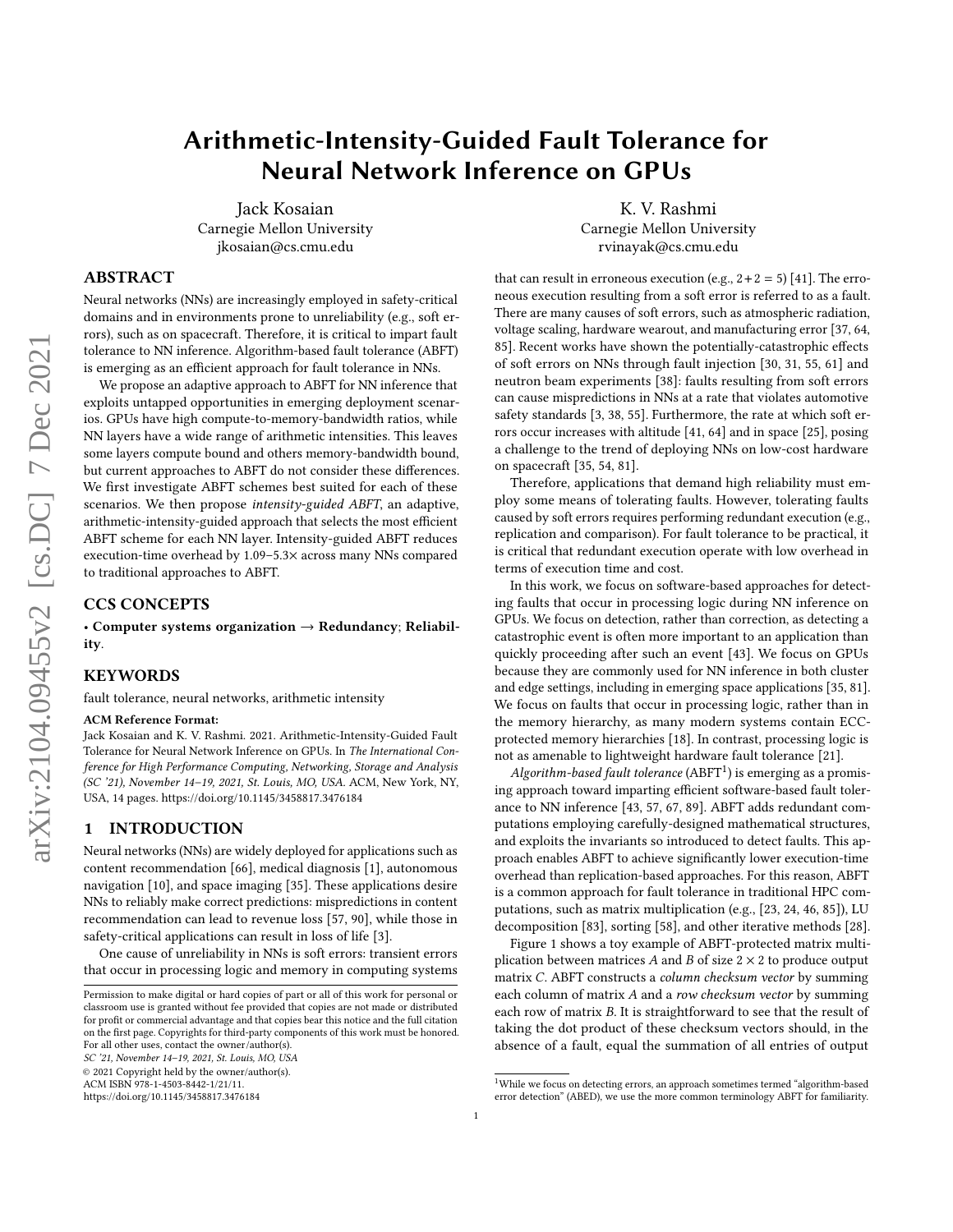<span id="page-1-0"></span>

Figure 1: Toy example of ABFT with  $M = N = K = 2$ .

matrix  $C$ , which we refer to as the output summation. Correspondingly, comparison between the checksum dot-product result and the output summation can detect a single fault in  $C$ .

Multiple recent works have explored leveraging ABFT to impart fault tolerance to NNs [\[43,](#page-12-12) [57,](#page-13-2) [67,](#page-13-8) [89\]](#page-13-9). Since existing ABFT techniques support only linear computations, these approaches use ABFT for the linear operations of NNs (e.g., fully-connected and convolutional layers, which are often executed as matrix multiplications), and replicate nonlinear operations (e.g., activation functions). We similarly focus on using ABFT for linear layers implemented as matrix multiplications in this work, and use the terminology "linear layer" to refer to fully-connected and convolutional layers.

Key to efficient operation in any approach to redundant execution is identifying and exploiting underutilized resources. If the computation-to-be-protected underutilizes certain compute units, redundant execution can potentially be performed on those units without adding much execution-time overhead. However, existing approaches to ABFT typically only assume that computations being protected are compute bound, and thus aim to minimize the amount of redundant computation they perform.

In this work, we first present a case for challenging this assumption based on trends in GPU hardware and NN design: The introduction of processing units optimized for NNs (e.g., Tensor Cores [\[13\]](#page-12-19)) has led to an unprecedented increase in FLOPs/sec in inferenceoptimized GPUs. However, such GPUs have had a far less profound growth in memory bandwidth. This results in inference-optimized GPUs having high compute-to-memory-bandwidth ratios (CMRs). High CMRs require kernels to have high arithmetic intensity to keep computational units highly utilized. However, many convolutional and fully-connected layers in NNs have low arithmetic intensity. Furthermore, many efforts toward reducing NN latency, such as efficient NN design [\[78\]](#page-13-12), model specialization [\[45,](#page-12-20) [49,](#page-12-21) [50,](#page-12-22) [65,](#page-13-13) [75\]](#page-13-14), and pruning [\[22\]](#page-12-23), further reduce arithmetic intensity.

These trends result in many linear layers in NNs that have arithmetic intensity far lower than the CMR on GPUs, rendering such layers memory-bandwidth<sup>[2](#page-1-1)</sup> bound, rather than compute bound. As a result, such layers are unable to keep computational units highly utilized, opening opportunities for redundant execution to be performed for free. However, current approaches to ABFT for NN inference, which are well-suited for compute-bound linear layers, cannot exploit this opportunity to squeeze in redundant execution alongside the computation being protected.

To better exploit this nascent opportunity, we (1) investigate ABFT schemes, which we refer to as thread-level ABFT, that exploit the unused computation cycles of the linear layer under protection on inference-optimized GPUs, and (2) propose a new, adaptive approach to ABFT, called intensity-guided ABFT, that selects among thread-level ABFT and traditional approaches to ABFT on a perlayer basis, using the layer's arithmetic intensity as a guide.

To design an approach to ABFT that can exploit the unused computation cycles of linear layers on modern inference-optimized GPUs, the key approach we leverage is to perform ABFT at the smallest unit of the parallel subproblem performed by the matrix multiplication for a layer. As illustrated in Figure [2,](#page-3-0) high-performance matrix multiplication on GPUs involves decomposing the overall matrix multiplication into a hierarchy of subproblems across threadblocks, warps, and, at the smallest level, threads. Existing approaches to ABFT for NN inference on GPUs, which we term "global ABFT," generate checksums over the full input matrices to minimize the amount of redundant computation performed in checksum dot products. In contrast, we leverage an ABFT scheme in which each thread performs ABFT over the small matrix multiplication subproblem it is responsible for. We refer to this approach as thread-level ABFT. Under thread-level ABFT, each thread computes ABFT checksums and dot products on the fly in tandem with its computation of the original matrix multiplication, and performs its own thread-local checksum equality check.

The approach taken in thread-level ABFT may at first appear counterintuitive, as it performs more redundant computation than global ABFT: thread-level ABFT performs ABFT over many small, thread-local matrix multiplications, whereas global ABFT performs ABFT over one large matrix multiplication. In fact, thread-level ABFT results in multiple threads each computing identical checksums (e.g., in Figure [1,](#page-1-0) identical column checksums for threads that compute elements in the same rows in  $C$ ). However, we show that, through careful design decisions, this approach is effective in exploiting the gaps in compute utilization of bandwidth-bound linear layers. This approach also eliminates any additional loads/stores, which would compete with the matrix multiplication itself for memory bandwidth, which is the bottleneck resource. The net result is low execution-time overhead for bandwidth-bound linear layers.

As described above, thread-level ABFT primarily benefits linear layers that are bandwidth bound. In contrast, it is not well-suited for compute-bound linear layers, for which global ABFT suffices. As we show in [§3,](#page-3-1) NNs contain both bandwidth- and compute-bound linear layers, making one-size-fits-all approaches inefficient.

Therefore, we propose intensity-guided ABFT, an adaptive ABFT approach that selects among global ABFT and thread-level ABFT for each linear layer of a NN depending on which approach offers the lowest execution-time overhead, letting the arithmetic intensity of the layer and CMR of the device guide such selection.

We implement and evaluate intensity-guided ABFT atop CUT-LASS [\[8\]](#page-12-24), a high-performance library from NVIDIA for matrix multiplications on GPUs. We evaluate execution-time overhead on the inference-optimized NVIDIA T4 GPU when using Tensor Cores. We consider eight popular convolutional NNs (CNNs), two NNs used within recommendation models (DLRM) [\[66\]](#page-13-1), and four CNNs developed through model specialization and used for video analytics [\[50\]](#page-12-22). Compared to an optimized global ABFT approach [\[43\]](#page-12-12), intensity-guided ABFT reduces execution-time overhead by up to 2.75× for popular CNNs, up to 4.55× for DLRMs, and up to 5.3× for specialized CNNs. These results show the promise of taking

<span id="page-1-1"></span><sup>2</sup>We refer to memory-bandwidth-bound layers as "bandwidth-bound" for short.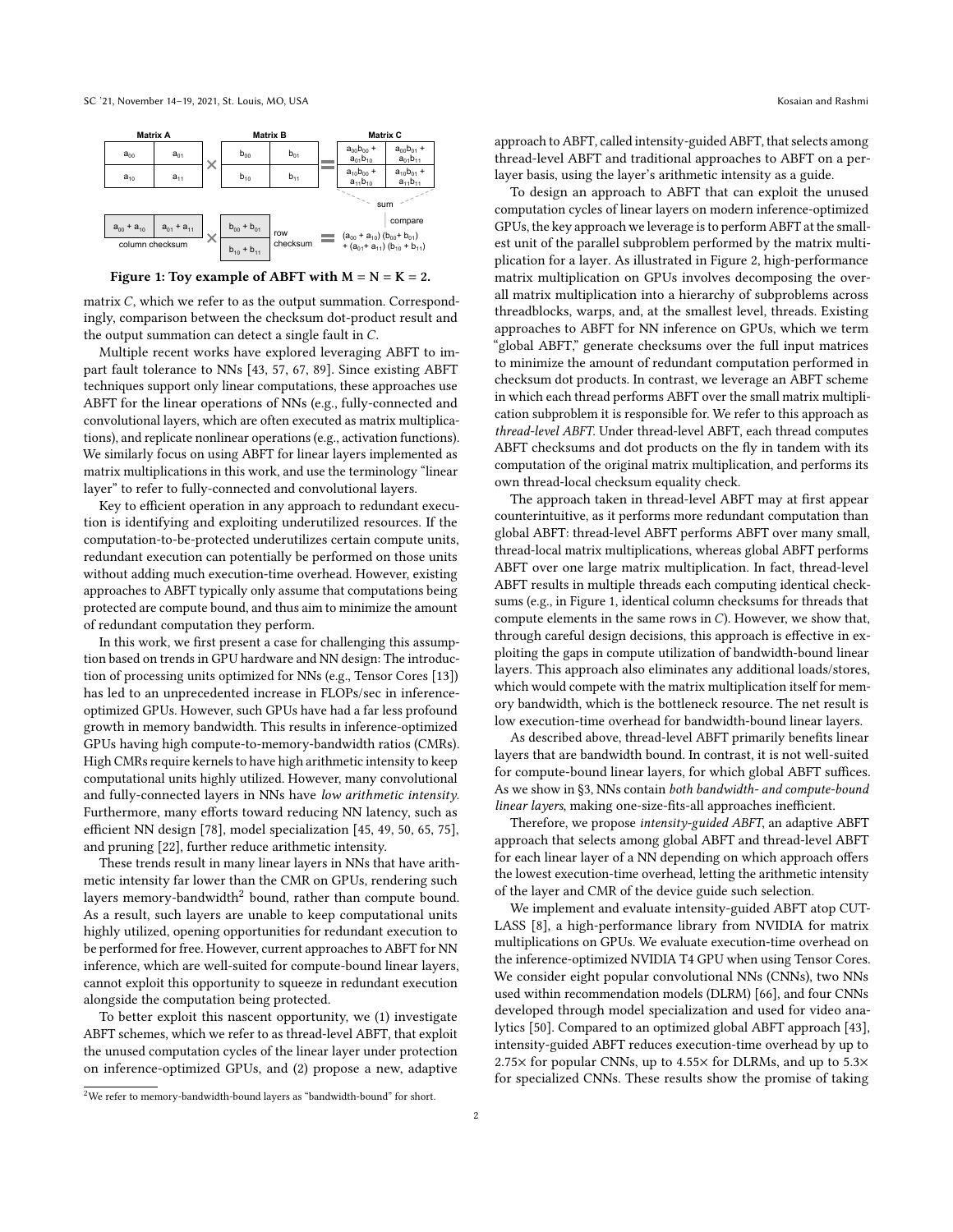an arithmetic-intensity-guided approach to ABFT to impart lowoverhead fault tolerance to NN inference.

The code used in this paper is available at [https://github.com/](https://github.com/Thesys-lab/arithmetic-intensity-guided-abft) [Thesys-lab/arithmetic-intensity-guided-abft.](https://github.com/Thesys-lab/arithmetic-intensity-guided-abft)

# 2 BACKGROUND

In this section, we provide background on matrix multiplication on GPUs, the need for fault tolerance in NN inference, and how ABFT is performed and optimized for NN inference.

#### <span id="page-2-0"></span>2.1 Efficient matrix multiplication on GPUs

As described in [§1,](#page-0-1) our focus is on redundant execution for the convolutional and fully-connected layers of NNs, which we refer to as "linear layers." For the remainder of this paper, we describe these operations as matrix multiplications, as high-performance implementations of these layers are often achieved through matrix multiplications [\[8\]](#page-12-24). However, the approaches we propose can apply to other implementations as well.

Within this setting, we denote a linear layer as the multiplication of matrix A of size  $M \times K$  by matrix B of size  $K \times N$  to produce an output matrix C of size  $M \times N$ . Matrix A contains the inputs to the layer (e.g., activations from the previous layer). Matrix contains the learned weights of this layer. Weights (matrix  $B$ ) are known a priori, while activations (matrix  $A$ ) are known only during computation. Output  $C$  contains the output of the layer, which will be fed to the next layer, typically after being operated on by an activation function (e.g., ReLU).

GPU terminology. We use NVIDIA's terminology [\[2\]](#page-12-25) in describing the architectural components and programming abstractions of GPUs. A GPU consists of a number of streaming multiprocessors (SMs), each of which has many cores on which computation is performed along with a register file and shared memory region. Computation is executed on GPUs in kernels consisting of many threads. Threads are grouped into threadblocks, with all threads in a threadblock executing on the same SM and able to communicate with one another via shared memory. Groups of 32 threads within a threadblock execute in lockstep as a so-called warp. Each thread executes on an individual core, except when using Tensor Cores, new processing units that enable warp-wide collaborative execution of matrix multiplications [\[13\]](#page-12-19).

Hierarchical matrix multiplication. High-performance implementations of matrix multiplication on GPUs decompose the problem solved by the kernel into a number of sub-matrix multiplications solved by threadblocks, warps, and threads. Figure [2](#page-3-0) shows an example of this decomposition: each threadblock is responsible for computing a subset of  $C$ , which it decomposes into subsets to be computed by warps of the threadblock, each of which in turn decomposes the problem into subsets to be computed by individual threads. We denote the portions of  $A$  and  $B$  used by a thread as  $A_t$ and  $B_t$ , respectively.  $A_t$  is of size  $M_t \times K$  and  $B_t$  is of size  $K \times N_t$ .

As our focus is on NN inference, we focus on low-precision (e.g., FP16) matrix multiplications on Tensor Cores, which are heavily used for accelerating inference. Our description follows the use of such operations in CUTLASS. We focus in particular on the FP16 m16n8k8 Tensor Core operation, though our discussion and proposed solutions apply to other Tensor Core operations as well.

Each m16n8k8 Tensor Core operation is a warp-wide operation that multiplies a 16  $\times$  8 matrix  $A_{tc}$  by an 8  $\times$  8 matrix  $B_{tc}$  and accumulates results into a 16×8 output matrix  $C_{tc}$  (we use subscript "tc" to denote Tensor Core operands/outputs) [\[12\]](#page-12-26). Each thread in the warp provides four elements of  $A_{tc}$  and two elements of  $B_{tc}$  to the operation, and obtains four output elements of  $C_{tc}$  from the operation. We refer to one such m16n8k8 matrix-multiply-accumulation operation as an "MMA," following NVIDIA's terminology [\[12\]](#page-12-26).

CUTLASS leverages MMAs within the hierarchical matrix multiplication framework described above. Each thread walks down the K dimension of the problem and loads an  $M_t \times 2$  chunk of  $A_t$  and a  $2 \times N_t$  chunk of  $B_t$ . These loaded chunks are then used in  $\frac{M_t N_t}{2}$ MMAs, each of which uses two rows of the loaded chunk of  $A_t$ and one column from the loaded chunk of  $B_t$  from each thread, as shown in Figure [3.](#page-3-2) The results of these operations are accumulated into the thread's  $M_t N_t$  registers that store the partial accumulation of the thread's matrix multiplication output. CUTLASS uses standard optimizations to overlap loading the next chunks of  $A_t$  and  $B_t$  while the current MMAs are performed (e.g., double buffering).

# 2.2 Need for fault tolerance

As described in [§1,](#page-0-1) our focus in this work is on detecting faults resulting from transient soft errors on GPUs. Handling soft errors has long been a concern for HPC systems [\[37,](#page-12-5) [41,](#page-12-4) [44\]](#page-12-27) due to their large scale and the criticality of the workloads that utilize them. Beyond these settings, the increasing trend of leveraging NNs in cyber-physical systems, such as autonomous vehicles [\[72\]](#page-13-15), and in harsh operating environments, such as in spacecraft [\[20,](#page-12-28) [35,](#page-12-2) [81\]](#page-13-7), has bolstered the need for fault tolerance solutions for NNs. For example, autonomous vehicles leverage GPUs and must tolerate faults to meet strict reliability requirements [\[3,](#page-12-3) [72\]](#page-13-15). Furthermore, servers equipped with general-purpose GPUs have recently been sent to the International Space Station to perform scientific computations [\[20,](#page-12-28) [81\]](#page-13-7), and which leverage software-based fault tolerance to handle the harsh operating environment therein.

Combining the longstanding need for reliability in HPC applications with the growing need for reliability in safety-critical and edge deployments of GPUs, efficient approaches to fault tolerance are necessary both in the present and for the future.

# 2.3 Fault model

We next shift our focus to fault detection for matrix multiplication. To set the stage, we first describe the fault model we consider.

We focus on detecting a single faulty output value in matrix . We focus on detection, rather than correction, as being able to detect a catastrophic event is often more important than being able to quickly continue after such an event [\[43\]](#page-12-12). Following prior work [\[29,](#page-12-29) [67,](#page-13-8) [89\]](#page-13-9), we focus on detecting a single fault because the execution of one layer in a NN is short enough that the likelihood of more than one soft error occurring during execution is low.

We focus on faults occurring due to soft errors in the processing logic of a GPU. We do not focus on faults in the memory hierarchy, such as in global memory, caches, shared memory, register files, and busses, as these components are more easily protected by ECC [\[18\]](#page-12-13). In contrast hardware fault tolerance for processing units is more expensive, typically requiring dual-modular-redundant circuits [\[21\]](#page-12-14).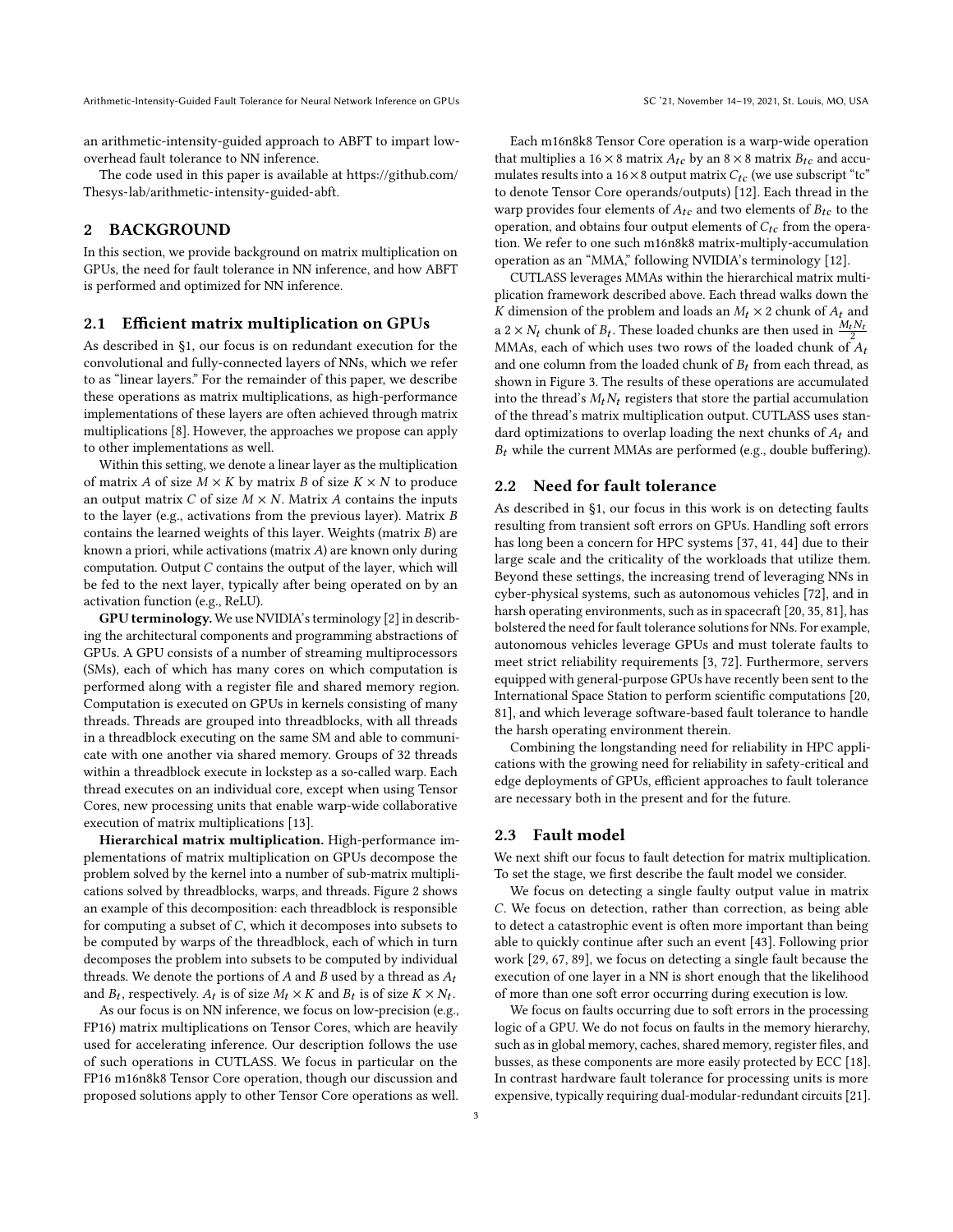<span id="page-3-0"></span>

<span id="page-3-2"></span>Figure 2: Hierarchical matrix multiplication. Shaded regions show inputs/outputs used in the next level of the hierarchy.



Figure 3: One step along the K dimension for a thread using m16n8k8 Tensor Core operations (MMAs). A total of  $\frac{M_t N_t}{2}$ MMAs are performed per step, one for each combination of two consecutive rows of  $A_t$  and one column of  $B_t$ .

We also assume that control logic on the GPU is protected. This fault model is in line with prior work [\[29,](#page-12-29) [56\]](#page-13-16).

#### <span id="page-3-4"></span>2.4 ABFT for matrix multiplication

ABFT falls under a class of techniques called "redundant execution" in which additional computation is performed on top of the computation-to-be-protected for the purpose of fault tolerance. As described in [§1,](#page-0-1) ABFT adds redundant computations employing carefully-designed mathematical structures, and exploits the invariants so introduced to detect errors while performing less redundant computation than replication-based approaches [\[46\]](#page-12-17).

ABFT for matrix multiplication typically operates by (1) generating a  $1 \times K$  column checksum vector of matrix A and a  $K \times 1$ row checksum vector of matrix  $B$ ,  $(2)$  performing the dot product between the column checksum vector and row checksum vector, (3) summing all entries of the output matrix  $C$ , and (4) comparing the values generated in (2) and (3) above. Approaches to ABFT typically generate a single column checksum for the entire input matrix (and similarly for  $B$ ) [\[43,](#page-12-12) [89\]](#page-13-9). We thus term such approaches "global ABFT." Global ABFT results in the minimum additional dot-product computations required for fault detection in matrix multiplication, making it well-suited for compute-bound matrix multiplications.

While we focus on detecting a single fault, ABFT also supports detecting multiple faults. To do so, ABFT generates multiple checksum columns and rows based on independent linear combinations of columns/rows. In this scenario, multiple output checksums are also generated based on these linear combinations and compared to checksum dot products. The approaches to ABFT that we propose in this work can also handle higher fault rates in this way.

#### <span id="page-3-3"></span>2.5 Optimizing global ABFT for NN inference

Recent works leverage global ABFT to protect the linear layers of NNs, and add multiple NN-specific optimizations [\[43,](#page-12-12) [57,](#page-13-2) [89\]](#page-13-9), which we describe next. Recall that, for NN inference, matrix  $A$  contains input activations and  $B$  contains layer weights. We therefore refer to the column checksum of matrix  $A$  as the "activation checksum" and the row checksum of matrix  $B$  as the "weight checksum."

Offline construction of weight checksum. Since operand  $B$  contains the layer's weights, which remain the same for every inference request, the weight checksum of each linear layer in a NN can be constructed once offline and reused for every inference request [\[43,](#page-12-12) [57,](#page-13-2) [89\]](#page-13-9). The same does not hold for the activation checksum of operand A, because its contents change for each inference request.

Checksum fusion. Recent work [\[43\]](#page-12-12) proposes to fuse the generation of the output summation used in the ABFT check to the end of the matrix multiplication kernel itself. Kernel fusion significantly reduces the amount of data that must be read from memory to form the output summation, which speeds up checksum generation. As the next layer's input  $A$  is generated by the current layer, the current layer can also fuse the generation of the next layer's activation checksum to the end of its matrix multiplication kernel (after the activation function has been applied) [\[43\]](#page-12-12).

Flow of ABFT in NN inference. With the above optimizations, the workflow of an ABFT-protected linear layer is as follows: (1) perform matrix multiplication to generate output  $C$ , (2) perform fused output summation generation, (3) apply the layer's activation function to  $C$ , (4) perform fused next-layer activation checksum generation, (5) launch a kernel that performs the ABFT dot product for the current layer and compares the results to the output checksum generated in Step 3. Steps 1–4 must take place sequentially, while Step 5 can take place in parallel with the next layer of the NN. Step 5 occurs in a separate kernel because it involves a global reduction over the partial checksums generated by threadblocks.

By minimizing redundant computation, global ABFT offers low execution-time overhead for compute-bound linear layers. However, we next identify trends in GPU hardware and NNs that lead to many linear layers being memory-bandwidth-bound. This opens new opportunities for efficient redundant execution that current approaches to ABFT for NN inference are unable to exploit.

# <span id="page-3-1"></span>3 NEW OPPORTUNITIES FOR EFFICIENT REDUNDANT EXECUTION

Critical to reducing execution-time overhead for any approach to redundant execution is discovering opportunities to exploit unused resources. In this section, we identify trends in GPU hardware and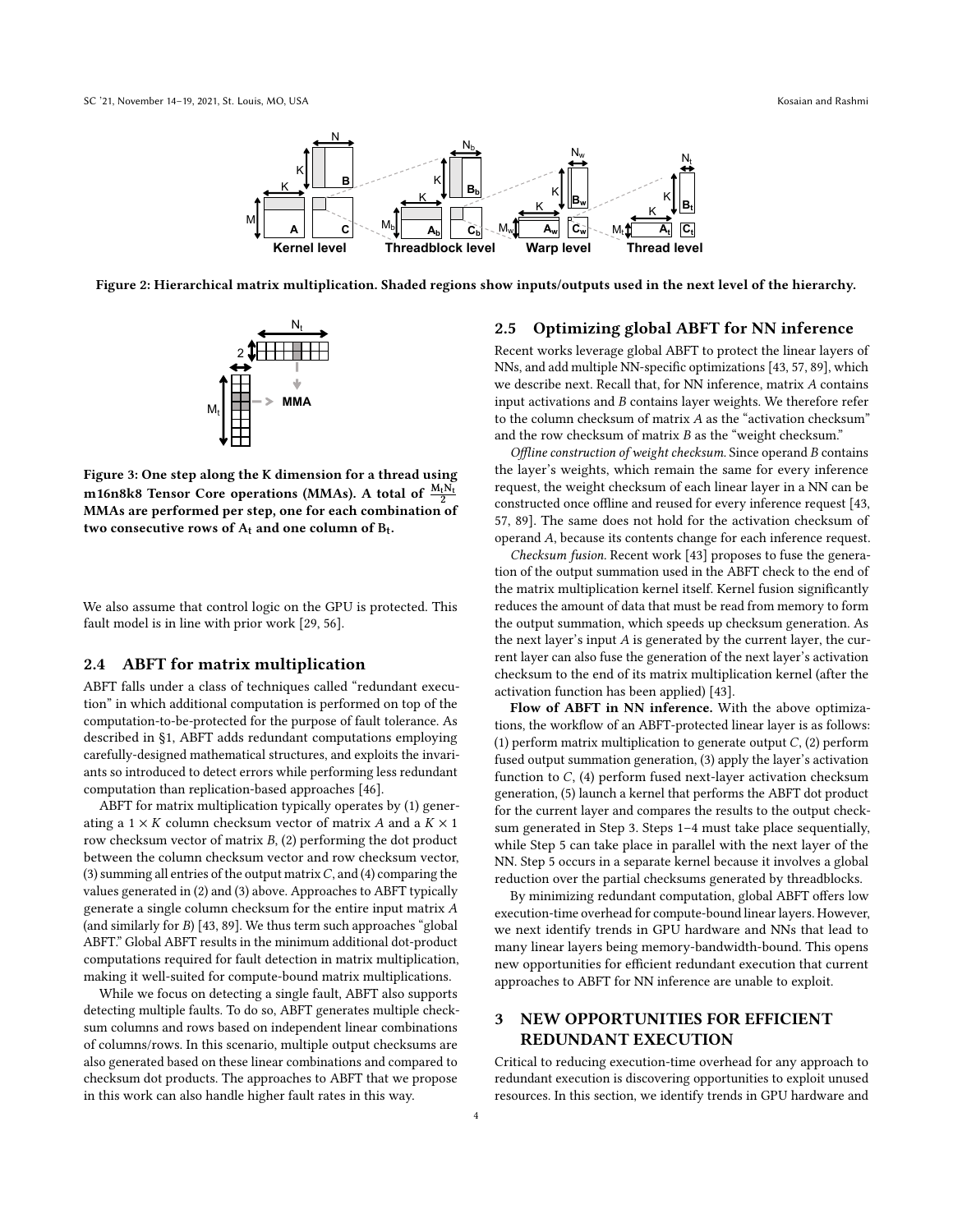NN design that create new, currently unexploited opportunities for efficient redundant execution in NN inference.

#### 3.1 Resource bottlenecks for GPU kernels

GPU kernels are typically either bound by computational throughput or by memory bandwidth. A popular model to determine whether a kernel is compute or memory-bandwidth bound is comparing the the arithmetic intensity of the kernel to the compute-to-memorybandwidth ratio (CMR) of the device [\[9,](#page-12-30) [82\]](#page-13-17). Under this model, a kernel is compute bound if the theoretical amount of time it spends performing computation is greater than the theoretical amount of time it spends loading/storing data from/to memory:

$$
\frac{\text{FLOPs}}{\text{Compute Bandwidth}} > \frac{\text{Bytes}}{\text{Memory Bandwidth}}
$$

Here, "FLOPs" is the number of arithmetic operations performed by the kernel, "Bytes" is the amount of data it transfers to/from memory, "Compute Bandwidth" is the GPU's peak FLOPs/sec, and "Memory Bandwidth" is the GPU's memory bandwidth (bytes/sec). Rearranging this inequality to pair properties of the kernel on the left-hand side and properties of the GPU on the right-hand gives:

$$
\frac{\text{FLOPs}}{\text{Bytes}} > \frac{\text{Compute Bandwidth}}{\text{Memory Bandwidth}}
$$
 (1)

The left-hand ratio of Equation [1](#page-4-0) is the kernel's arithmetic intensity: the ratio between the FLOPs the kernel performs and the bytes it transfers to/from memory. The right-hand ratio is the GPU's CMR.

Takeaway. From the lens of this performance model, it is clear that the arithmetic intensity of a given kernel and CMR of a given GPU play key roles in determining opportunities for redundant execution to leverage unused resources. For example, a kernel with low arithmetic intensity running on a GPU with a high CMR will likely be bandwidth bound and underutilize compute units. This leaves opportunities for redundant execution to leverage such units without hampering the performance of the kernel itself.

We next examine trends in GPU hardware and NN design to identify opportunities for such efficient redundant execution.

# <span id="page-4-3"></span>3.2 Wide range of arithmetic intensities exhibited by NN layers

We first examine the arithmetic intensities of current NNs and their individual linear layers under various operational settings. In this analysis, we consider only "linear layers", such as convolutional and fully-connected layers, which are often implemented as matrix multiplications. Other operations, such as activation functions, are typically fused to these linear layers and contribute far less to overall arithmetic intensity and execution time.

The "aggregate arithmetic intensity" of a NN as a whole is computed by summing the FLOPs performed across all linear layers, summing the bytes read/written across all linear layers, and dividing these quantities. This metric provides an estimate of whether the NN as a whole is more compute or memory-bandwidth bound.

Figure [4](#page-4-1) shows the FP16 aggregate arithmetic intensities of eight widely-used CNNs from the popular PyTorch Torchvision

<span id="page-4-1"></span>

Figure 4: FP16 aggregate arithmetic intensity of CNNs operating on images of size  $1080 \times 1920$  at batch size of one.

library  $[16]$ <sup>[3](#page-4-2)</sup>. The figure shows a wide range of aggregate arithmetic intensities among such CNNs (from 71 to 220).

Furthermore, many domains leverage NNs that are significantly smaller than those described above, and thus have even lower aggregate arithmetic intensities. For example, NNs used for recommendation serving, such as Facebook's popular DLRM [\[66\]](#page-13-1), leverage small NNs consisting of a few fully-connected layers. Consequently, these NNs have low aggregate arithmetic intensities (e.g., 7 in FP16).

Figure [5](#page-5-0) shows the arithmetic intensities of individual convolutional and fully-connected layers of ResNet-50. As illustrated, there is a wide variance of arithmetic intensities (1–511) among even various linear layers of the same NN (other NNs are similar).

<span id="page-4-0"></span>Finally, arithmetic intensity also varies with settings of the applications in which NNs operate, such as the size of inputs to the NN. For example, increasing the batch size used in inference typically increases arithmetic intensity by amortizing the overhead of loading NN weights from memory. Thus, the many applications that use small batch sizes for low-latency inference are likely to have low arithmetic intensity [\[32,](#page-12-32) [88\]](#page-13-18), while those that can aggressively batch inputs may have higher arithmetic intensity. For example, the FP16 aggregate arithmetic intensities of the NNs used in DLRM increase from 7 at batch size of 1 to 70–109 at batch size 256. For CNNs, the resolution of input images also affects arithmetic intensity for similar reasons, as operating over large images amortizes the cost of loading convolutional filters from memory. For example, the FP16 aggregate arithmetic intensity of ResNet-50 is 72 when operating over images of resolution  $224 \times 224$  (the resolution typically used for ImageNet [\[71\]](#page-13-19)), but increases to 122 when operating over images of resolution  $1080 \times 1920$  (typically considered HD).

Takeaway. NNs exhibit wide variance in arithmetic intensity across NNs, across individual linear layers within a NN, and across application settings. This renders some NNs, some layers, and some application settings likely to underutilize computational resources.

#### <span id="page-4-4"></span>3.3 Inference-optimized GPUs have high CMR

We now discuss trends in CMR, the right-hand ratio in Equation [1.](#page-4-0)

General-purpose GPUs have been a workhorse for NNs since the early 2010s [\[53\]](#page-12-33). Recent GPUs have further bolstered NN acceleration by adding hardware units specifically designed for the matrix multiplications found in NNs, such as NVIDIA's Tensor Cores [\[13\]](#page-12-19). These hardware units offer unprecedented performance in terms of

<span id="page-4-2"></span> ${}^{3}\mathrm{We}$  replace the group convolutions in ShuffleNet and ResNext-50 with non-grouped convolutions to ease their conversion to matrix multiplications. The reported aggregate arithmetic intensities of these NNs are, thus, higher than they would be with grouped convolutions, which typically decrease arithmetic intensity.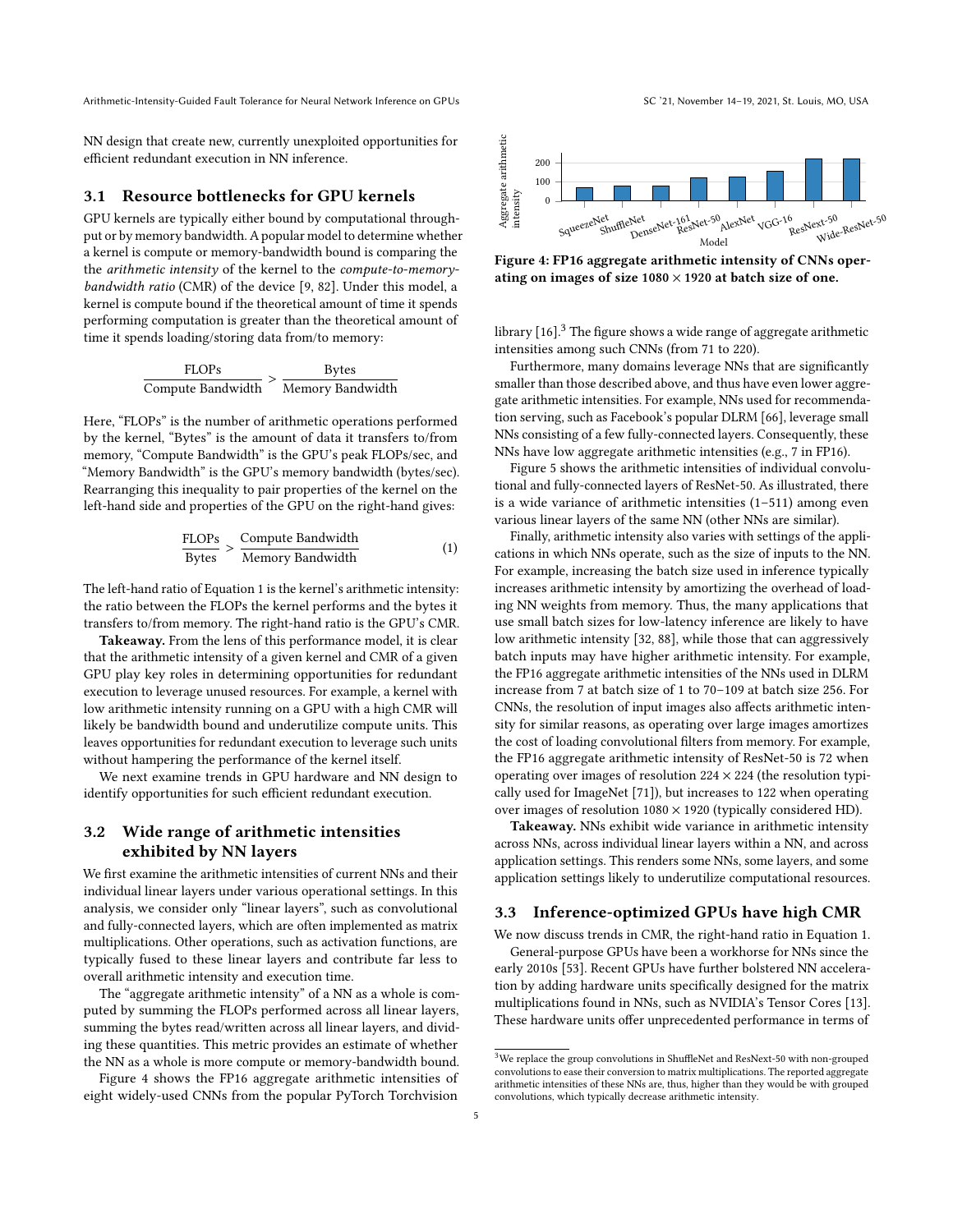<span id="page-5-0"></span>

Figure 5: FP16 arithmetic intensity of convolutional and fully-connected layers of ResNet-50 on HD images (resolution 1080  $\times$  1920) with batch size of one.

FLOPs/sec, particularly when using low-precision arithmetic (e.g., FP16), as is common in NN inference.

For example, the inference-optimized T4 GPU offers 65 FP16 TFLOPs/sec [\[19\]](#page-12-34), a marked increase from the 11 FP16 TFLOPs/sec offered by its predecessor, the P4 [\[15\]](#page-12-35), which did not contain Tensor Cores. Such high performance is also offered in other server-grade GPUs, such as the V100 and A100 GPUs, which offer 125 and 312 FP16 TFLOPs/sec, respectively [\[4,](#page-12-36) [18\]](#page-12-13). This trend has also made its way to edge devices, as GPUs in the NVIDIA Jetson family now offer up to 32 INT8 TOPs/sec via Tensor Cores, whereas predecessors were bound to single-digit INT8 TOPs/sec [\[11\]](#page-12-37).

While the FLOPs/sec offered by inference-optimized GPUs has drastically increased, memory bandwidth has not increased at the same rate. For example, while the T4 GPU increases FP16 FLOPs/sec by 5.9× compared to the P4 GPU, it offers only a 1.7× increase in memory bandwidth. Similar trends hold for other GPUs.

The net result of these trends in compute and memory bandwidth is a significant increase in the CMR of GPUs. For example, the FP16 CMR of the T4 GPU is 203, while that of the P4 was 58. Even GPUs with high-bandwidth memory (e.g., HBM2) have high CMRs (139 and 201 in FP16 for V100 and A100, respectively [\[4,](#page-12-36) [18\]](#page-12-13)), as do edge GPUs (235 in INT8 for Jetson AGX Xavier [\[11\]](#page-12-37)).

Takeaway. The introduction of specialized hardware units for matrix multiplications that drastically increase computational throughput, but a significantly slower increase in memory bandwidth, results in inference-optimized GPUs with high CMRs. This trend "raises the bar" for GPU kernels, making them more likely to be memory-bandwidth bound and underutilize GPU compute units.

# <span id="page-5-1"></span>3.4 Many NN optimization trends reduce arithmetic intensity

A secondary trend further exacerbates the growing bandwidthbound nature of many NNs: designing small NNs to perform tasks with high throughput or low latency. The NNs shown in Figure [4](#page-4-1) are large, general-purpose NNs designed to classify a wide variety of objects (e.g., from ImageNet [\[71\]](#page-13-19)). There is a growing body of work on designing more efficient NN architectures that can accomplish the same task as such general-purpose NNs, but with a significantly smaller NN. There are many techniques along these lines, including efficient neural architecture search [\[78,](#page-13-12) [91\]](#page-13-20), pruning [\[22\]](#page-12-23), and model specialization [\[45,](#page-12-20) [49,](#page-12-21) [50,](#page-12-22) [65,](#page-13-13) [75\]](#page-13-14). These techniques often result in deploying NNs with lower aggregate arithmetic intensity than the general-purpose NNs shown in Figure [4.](#page-4-1)

For example, in model specialization for offline video analytics, a small, specialized CNN is designed to answers specific queries (e.g., find red trucks), and which consults a larger, general-purpose CNN only when unsure [\[45,](#page-12-20) [50,](#page-12-22) [75\]](#page-13-14). By targeting a focused query,

specialized CNNs can typically be made smaller and faster than general-purpose NNs, but exhibit far lower aggregate arithmetic intensity: the specialized CNNs from the widely-cited NoScope video analytics system [\[50\]](#page-12-22) have FP16 aggregate arithmetic intensities of 15–53, even with large batch size.

Takeaway. Current trends in efficient NN design result in NNs that have lower arithmetic intensity, making current and future workloads likely to underutilize GPU compute units.

#### <span id="page-5-2"></span>3.5 Takeaways and new opportunities

The previous sections have identified trends that lead to the conclusion that the current and future landscape of NN inference will contain a significant number of memory-bandwidth bound linear layers: [§3.2](#page-4-3) illustrated that current NNs, the linear layers within them, and their application settings exhibit a wide variance of arithmetic intensities (including many with low arithmetic intensity), and [§3.4](#page-5-1) described increasingly prevalent trends in NN design that often reduce arithmetic intensity. Coupling this with the dramatic growth in CMR for GPUs described in [§3.3](#page-4-4) drives home the conclusion that current and future NNs will contain bandwidth-bound linear layers that underutilize the computational capabilities of GPUs.

Such bandwidth-bound linear layers leave room open for redundant execution to fill gaps in compute utilization during matrix multiplication. However, current approaches to ABFT for NN inference are unable to exploit these fine-grained opportunities for efficient redundant execution. As described in [§2.5,](#page-3-3) global ABFT operates at a much higher level (specifically, kernel level), and hence is unable to exploit compute underutilization that occurs at finer granularity within the matrix multiplication operation.

This calls for investigating approaches to redundant execution that can exploit the fine-grained compute underutilization exhibited by current and future matrix multiplication kernels in NN inference. Such an approach would complement global ABFT, which is wellsuited for the compute-bound linear layers in NNs.

We next turn our focus toward investigating such an approach. Key design principle. Driven by the opportunities outlined above, we use the following principle when considering approaches to redundant execution for memory-bandwidth-bound matrix multiplications: avoid performing additional memory accesses whenever possible even if doing so comes at the expense of additional computation. Adhering to this principle avoids competing with the matrix multiplication for its bottleneck resource, memory bandwidth.

#### <span id="page-5-3"></span>4 THREAD-LEVEL REPLICATION?

A natural question that arises when considering options for redundant execution for bandwidth-bound linear layers is whether it is beneficial to use thread-level replication, rather than ABFT. After all, ABFT is primarily designed to reduce the number of redundant operations performed compared to replication, while spare compute cycles are plentiful in bandwidth-bound linear layers. Furthermore, thread-level replication easily satisfies the design principle stated in [§3.5,](#page-5-2) by sharing loads with the original matrix multiplication.

We began our exploration of redundant execution for bandwidthbound linear layers with replication for these very reasons, but ultimately found it to have higher execution-time overhead than ABFT, as we next describe. We focus on matrix multiplications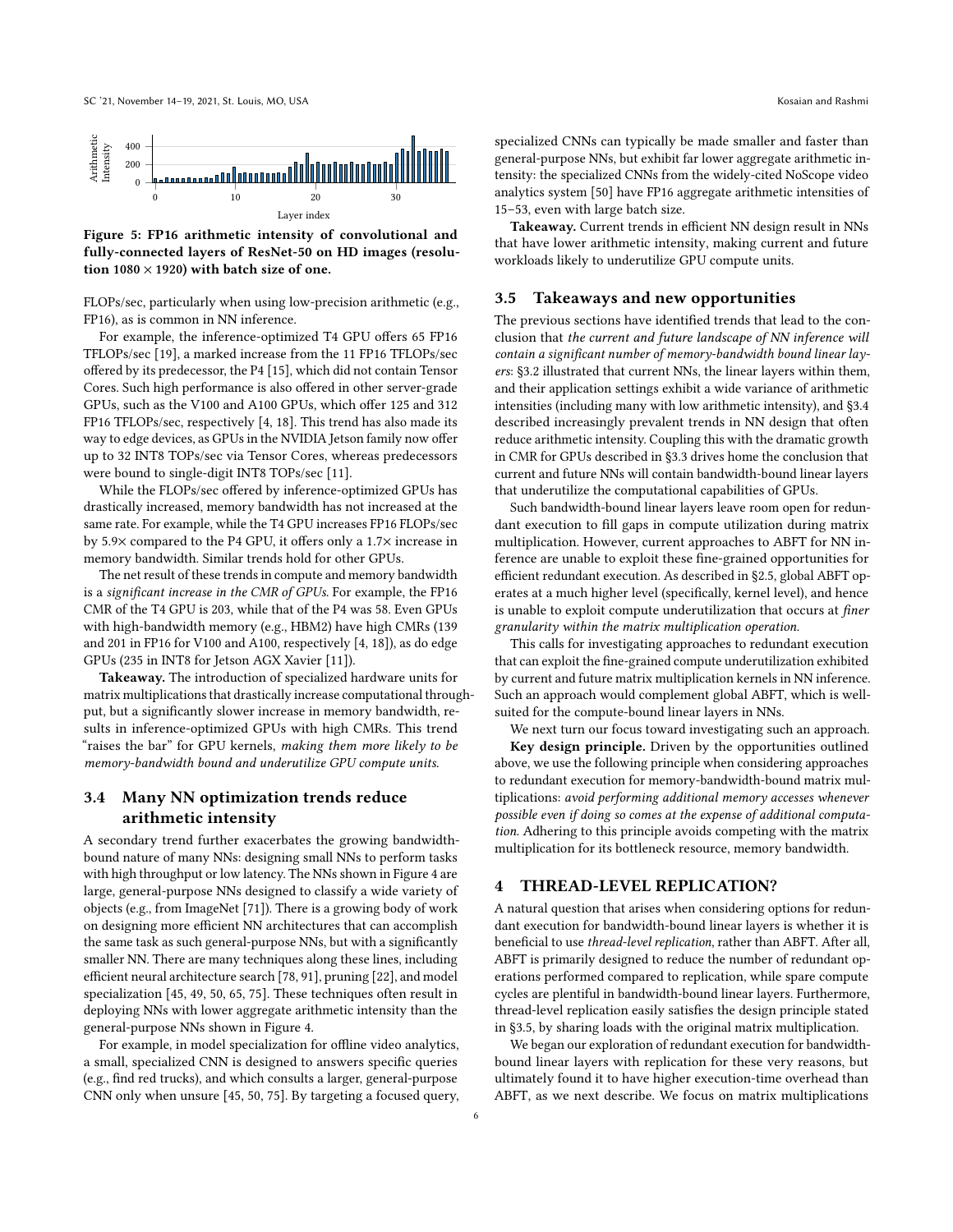using m16n8k8 FP16 Tensor Core operations (MMAs) (described in [§2.1\)](#page-2-0). Recall that, in matrix multiplication using this operation, each thread participates in  $\frac{M_t N_t}{2}$  MMAs on each iteration along the  $K$  dimension. For each MMA, a thread provides four elements from  $A_t$ , two elements from  $B_t$ , and receives four output elements. We have considered two approaches to thread-level replication:

Traditional replication. The traditional approach to performing thread-level replication is to perform  $\frac{M_t \dot{N_t}}{2}$  additional MMAs per step down the  $K$  dimension, accumulate the results in a separate set of  $M_t N_t$  registers, and compare these registers to the original  $M_t N_t$  matrix multiplication output registers. However, we found that the 2× increase in output register usage per thread in this approach limits the number of threadblocks that can be co-scheduled on a single SM (so-called "occupancy" [\[17\]](#page-12-38)), and leads to significant

slowdowns compared to the original matrix multiplication kernel. Replicated MMA, single accumulation. Based on this limitation, we next explored replicating MMAs, but accumulating results to a single set of four output registers. Under this approach, one still performs  $\frac{M_t N_t}{2}$  additional MMAs per step along the K dimension, but each redundant MMA accumulates results to the same set of four registers. By the end of the thread-level matrix multiplication, in the absence of a fault, the summation of these four registers will equal the summation of the thread's "original"  $M_t N_t$  output registers. Threads can use this invariant to detect faults.

We find that the limited additional register usage of this approach alleviates the occupancy-related slowdowns described above, and thus significantly reduces execution-time overhead compared to the traditional form of replication. However, as we will show in [§6.5,](#page-10-0) doubling the number of MMAs performed results in higher execution-time overhead than ABFT.

We thus turn our focus to investigating ABFT schemes that can exploit the compute underutilization identified in [§3.](#page-3-1)

# <span id="page-6-2"></span>5 ARITHMETIC-INTENSITY-GUIDED ABFT

In this section, we first investigate approaches to ABFT that can exploit the fine-grained compute underutilization of bandwidthbound linear layers identified in [§3.](#page-3-1) We then describe the design of an adaptive approach to ABFT that selects an ABFT scheme for each linear layer guided by the layer's arithmetic intensity.

#### 5.1 At which level should ABFT be performed?

The hierarchical decomposition of matrix multiplications described in [§2.1](#page-2-0) offers multiple levels at which ABFT can be performed: the kernel level (as in global ABFT), threadblock level, warp level, or thread level. However, performing ABFT at any level other than the thread level requires performing additional loads/stores to generate checksums. For example, performing ABFT at the level of a threadblock requires individual threads to cooperate to generate threadblock-wide checksums, which requires storing and loading thread-local partial checksums. Such additional loads and stores violate the design principle described in [§3.5](#page-5-2) and compete for bandwidth with the matrix multiplication itself.

In contrast, performing ABFT at the level of individual threads avoids additional loads/stores. Figure [6](#page-6-0) compares one approach to thread-level ABFT with global ABFT at a high level. Concretely,

<span id="page-6-0"></span>

Figure 6: Global and two-sided thread-level ABFT.

thread-level ABFT involves threads in the matrix multiplication kernel performing their own, local ABFT calculations across their own, local sub-matrix multiplications. Thread-level ABFT eliminates additional loads/stores by (1) sharing the loads of operands that will be used for checksum generation with those that were already performed for thread-level matrix multiplication in a step along the  $K$ dimension, and (2) eliminating stores of partial checksums for use in threadblock- or warp-wide checksum generation.

Thus, we conclude that performing ABFT at the thread level is the appropriate fit for ABFT optimized for bandwidth-bound linear layers. This conclusion is heavily driven by the design principle established in [§3.5](#page-5-2) of avoiding additional loads/stores. In cases where this principle can be relaxed, performing ABFT at other levels of the matrix multiplication hierarchy may be appropriate. Even with the somewhat-extreme stance taken in thread-level ABFT, we will show in [§6](#page-7-0) that thread-level ABFT significantly reduces execution-time overhead for bandwidth-bound linear layers.

#### 5.2 Design decisions for thread-level ABFT

Even having narrowed our focus to performing ABFT at thread level for bandwidth-bound linear layers, there remain multiple design decisions that affect performance, which we discuss next. Similar to [§4,](#page-5-3) we focus on m16n8k8 Tensor Core operations (MMAs), which are described in detail in [§2.1.](#page-2-0)

5.2.1 Online computation of weight checksums. Recall from [§2.5](#page-3-3) that optimized approaches to global ABFT for NNs typically compute the weight checksum of  $B$  once offline and load it upon every inference request. We do not employ this technique for thread-level ABFT, as doing so would require threads to load weight checksums from memory, violating the design principle described in [§3.5.](#page-5-2) Thus, thread-level ABFT recomputes thread-local weight checksums alongside the thread-level matrix multiplication.

<span id="page-6-1"></span>5.2.2 Balancing checksum generation and redundant MMAs. Adopting the ABFT approach described in [§2.4](#page-3-4) at thread level would involve performing the following for each step the thread takes along the  $K$  dimension: (1) computing a thread-level activation checksum from  $A_t$ , (2) computing a thread-level weight checksum from  $B_t$ , and (3) performing a single MMA over these checksums to generate ABFT output values. These steps are illustrated in the lefthand side of Figure [7,](#page-7-1) and are repeated for each iteration along the  $K$  dimension, accumulating into the same ABFT output registers. Once the thread has completed all iterations along the  $K$  dimension,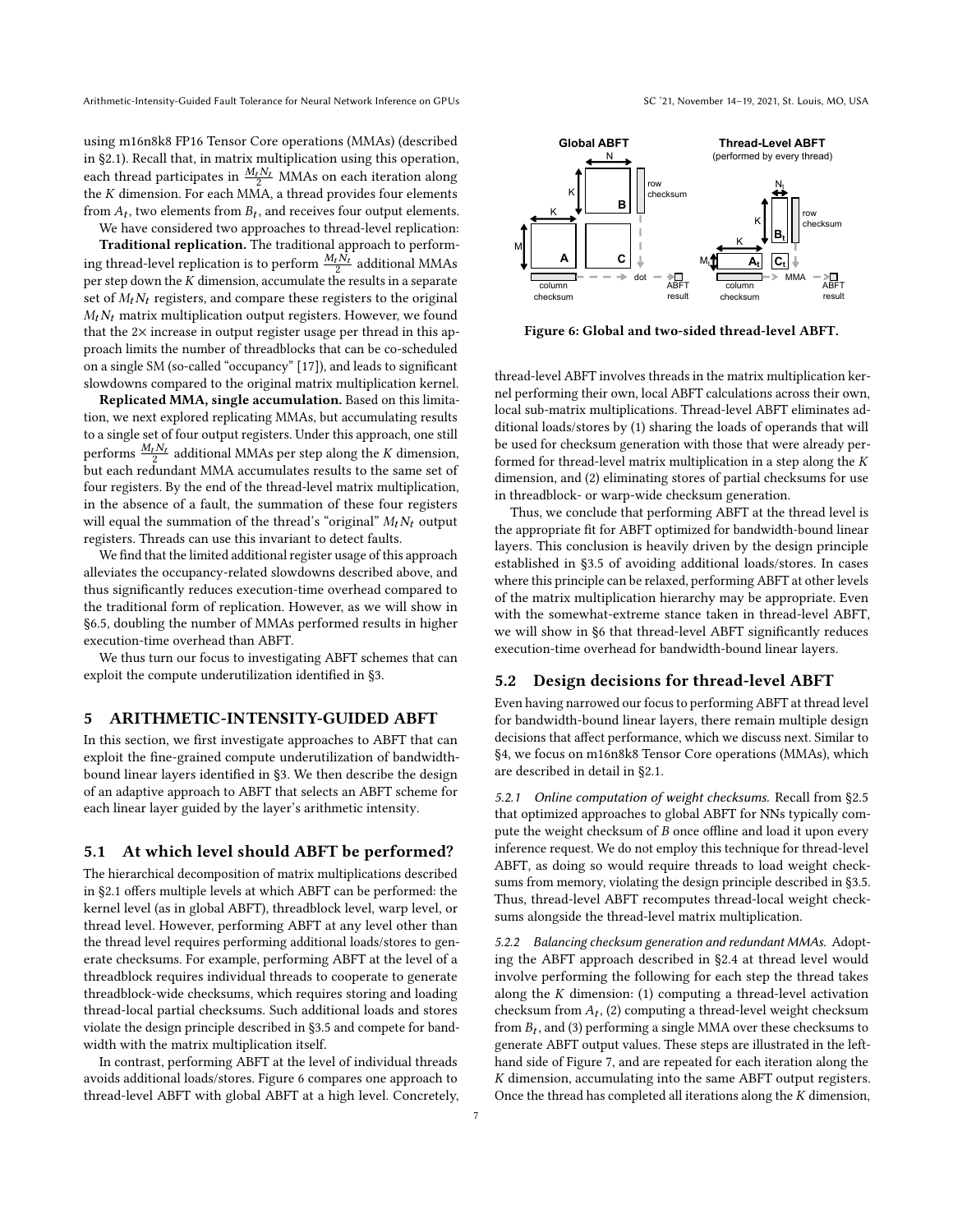<span id="page-7-1"></span>

Figure 7: Comparison of two-sided and one-sided threadlevel ABFT for a single step in the K dimension.

<span id="page-7-3"></span>Table 1: Additional Tensor Core MMAs and checksum operations done by thread-level replication (Rep.), two-sided ABFT, and one-sided ABFT per step in the K dimension.

|                                        | Rep. | Two-sided One-sided |          |
|----------------------------------------|------|---------------------|----------|
| Tensor Core MMAs $\mid M_t N_t/2 \mid$ |      |                     | $M_t/2$  |
| Checksum ops.   0                      |      | $O(M_t + N_t)$      | $O(N_t)$ |

it generates a thread-local output summation and compares it to the final ABFT output registers. We call this approach two-sided thread-level ABFT, as it generates checksums for both  $A_t$  and  $B_t$ .

Two-sided thread-level ABFT minimizes the number of redundant MMA operations performed by thread-level ABFT, as it performs only one extra MMA for every step along the  $K$  dimension. However, it maximizes the amount of computation performed in generating thread-local activation and weight checksums.

It is important to note that checksum generation involves summations that will execute on traditional arithmetic units on the GPU (e.g., using HADD2 PTX instructions), rather than on Tensor Cores. In contrast, redundant MMA operations will execute on Tensor Cores. Thus two-sided thread-level ABFT will more significantly utilize traditional arithmetic units than Tensor Cores because it performs  $O(M_t + N_t)$  additional checksum generation operations but only one additional MMA per step along the  $K$  dimension.

Given that Tensor Cores are the drivers behind the math performed in the matrix multiplication for a linear layer, it is Tensor Cores that are heavily underutilized by bandwidth-bound linear layers, rather than traditional arithmetic units. Traditional arithmetic units are likely not as underutilized in bandwidth-bound linear layers, as they are also used by threads to carry out general control flow (e.g., updating loop counters) and to assist in loading/storing data (e.g., computing addresses). Thus, minimizing the number of additional MMAs performed in two-sided thread-level ABFT may insufficiently exploit underutilized Tensor Cores. At the same time, our experience with replication in [§4](#page-5-3) indicates that adding too many additional MMAs can also lead to high overhead.

To straddle this tradeoff between added operations to Tensor Cores and added operations to traditional arithmetic units, we leverage a one-sided thread-level ABFT scheme. Rather than computing checksums for both  $A_t$  and  $B_t$  and performing a single MMA across these checksums, one-sided thread-level ABFT instead generates a

checksum only for  $B_t$  and multiplies the entirety of  $A_t$  with this checksum.[4](#page-7-2) As illustrated in the right-hand side of Figure [7](#page-7-1) this results in performing  $\frac{M_t}{2}$  additional MMAs, and  $O(N_t)$  checksum generation operations for each step along the  $K$  dimension.

As shown in Table [1,](#page-7-3) one-sided thread-level ABFT sits in the "sweet spot" between thread-level replication and two-sided threadlevel ABFT in terms of additional MMAs and checksum operations performed. We illustrate in [§6.5](#page-10-0) that this enables one-sided threadlevel ABFT to provide the lowest execution-time overhead among these approaches to thread-level redundant execution.

## <span id="page-7-4"></span>5.3 Per-layer, intensity-guided adaptation

As shown in [§3,](#page-3-1) NNs have a mix of compute- and bandwidth-bound linear layers. The ABFT scheme with the lowest execution-time overhead for a given layer depends on the bottleneck of the layer, with global ABFT preferable for compute-bound layers and threadlevel ABFT preferable for bandwidth-bound layers.

Rather than selecting one ABFT scheme to be applied to all linear layers of a NN, we propose intensity-guided ABFT, which selects among global ABFT and thread-level ABFT for each individual linear layer. Prior to deploying a NN, intensity-guided ABFT measures the execution-time overhead of each linear layer under global ABFT and thread-level ABFT, and chooses the scheme with the lowest overhead for that layer. As we show in [§6,](#page-7-0) in conforming to the ideas presented in this paper, linear layers with higher arithmetic intensity typically benefit from global ABFT, while those with lower arithmetic intensity typically benefit from thread-level ABFT. Thus, intensity-guided ABFT uses arithmetic intensity as a guide in selecting the best ABFT scheme for each layer. Our evaluation in [§6](#page-7-0) shows that intensity-guided ABFT significantly reduces overhead compared to either global or thread-level ABFT alone.

Integration with pre-deployment optimizers. Intensity-guided ABFT fits alongside the popular approach of pre-deployment optimization in NN inference, as performed by frameworks like TensorRT [\[14\]](#page-12-39), TVM [\[27\]](#page-12-40), cuDNN [\[6\]](#page-12-41), and CUTLASS. This process takes in a NN and an input size (e.g., image resolution, batch size) that will be used during inference and enumerates and executes all configurations of each layer in the NN (e.g., tile sizes, matrix layouts). The configuration with the lowest execution time for a layer is chosen for that layer and used for all inference requests during deployment. A pre-deployment optimizer using intensity-guided ABFT will include global ABFT and thread-level ABFT in its enumeration of configurations of a matrix multiplication. Intensity-guided ABFT chooses the fastest among these, which typically aligns with the arithmetic intensity of the layer, as we show in [§6.](#page-7-0)

## <span id="page-7-0"></span>6 IMPLEMENTATION AND EVALUATION

We now evaluate the execution-time overhead of intensity-guided ABFT. The highlights of the evaluation are as follows:

• Across eight popular CNNs, two NNs used in DLRMs, and four specialized CNNs, intensity-guided ABFT reduces executiontime overhead compared to global ABFT by 1.09–5.3×.

<span id="page-7-2"></span><sup>&</sup>lt;sup>4</sup>One can alternatively multiply a checksum of  $A_t$  with  $B_t$ . We have selected the converse due to ease of implementation in CUTLASS.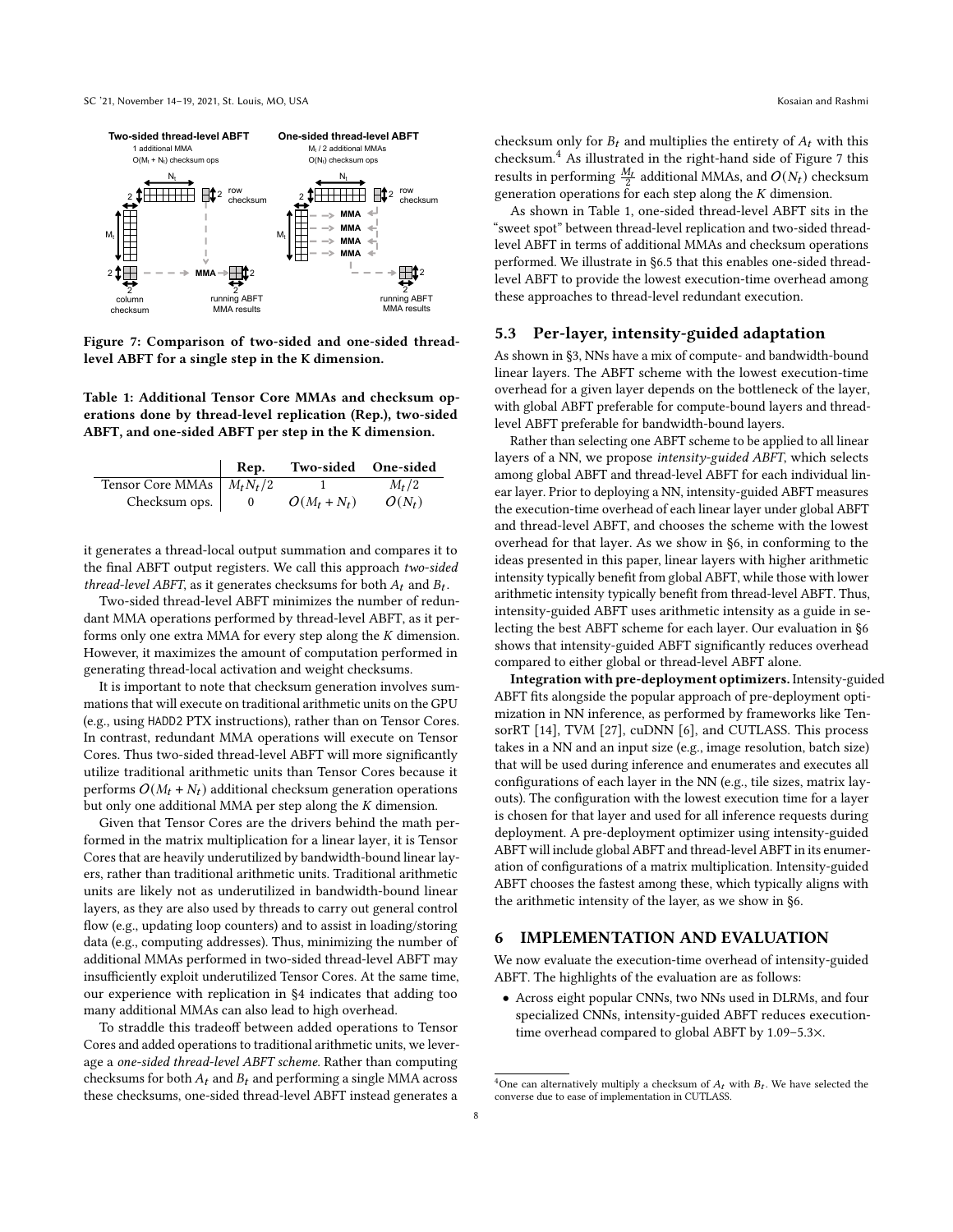<span id="page-8-0"></span>

Figure 8: Execution-time overhead on all NNs considered. To avoid clutter, error bars are not plotted in this figure, but are plotted in Figures [9,](#page-9-0) [10,](#page-9-1) and [11](#page-10-1) for each NN.

- Intensity-guided ABFT provides the largest reductions in executiontime overhead for NNs that have many linear layers with low arithmetic intensity, such as DLRMs (up to 4.9× reduction) and specialized CNNs (up to 5.3× reduction).
- Even for NNs that have many linear layers with high arithmetic intensity, intensity-guided ABFT still significantly reduces execution-time overhead (e.g., 1.5× for Wide-ResNet-50). This shows the benefit of intensity-guided ABFT's adaptive approach to ABFT, as even NNs that are primarily compute bound often have some linear layers with low arithmetic intensity.
- Intensity-guided ABFT provides similar benefits across various input resolutions ([§6.4.1\)](#page-9-2) and batch sizes ([§6.4.2\)](#page-9-3).
- The one-sided thread-level ABFT approach motivated in [§5.2.2](#page-6-1) significantly reduces execution-time overhead compared to twosided thread-level ABFT and thread-level replication ([§6.5\)](#page-10-0).

#### 6.1 Implementation

Recall that intensity-guided ABFT adapts to each linear layer in a NN by choosing between thread-level ABFT and global ABFT. We implement thread-level ABFT and global ABFT in CUDA/C++ atop CUTLASS [\[8\]](#page-12-24), a high-performance, open-source matrix multiplication library developed by NVIDIA. For thread-level ABFT, we modify existing thread-level inner loops in CUTLASS to perform checksum generation, redundant MMAs, and final checksum comparison. We implement the global ABFT scheme based on the state-of-the-art approach from Hari et al. [\[43\]](#page-12-12) (discussed in [§2.5\)](#page-3-3), using NVIDIA's CUB library [\[5\]](#page-12-42) when possible.

Recall from [§5.3](#page-7-4) that intensity-guided ABFT fits alongside common pre-deployment NN optimizers. We integrate intensity-guided ABFT into the pre-deployment workflow of the CUTLASS profiler, which selects the fastest matrix multiplication kernel and configuration (e.g., tile size, layout) for a given matrix multiplication size.

#### 6.2 Evaluation setup

Baselines. Our main comparison is between intensity-guided ABFT and the state-of-the-art approach to global ABFT for NN inference on GPUs described in [§2.5.](#page-3-3) We also evaluate one-sided thread-level ABFT alone (referred to as "thread-level ABFT"), and in [§6.5](#page-10-0) compare to two-sided thread-level ABFT and thread-level replication.

Metrics. Execution-time overhead is one of the primary metrics of interest for redundant execution. For each linear layer of a NN, we obtain the execution time of the original matrix multiplication without redundancy  $(T_o)$ , as well as that of the redundant version  $(T_r)$  and report the percentage increase in execution time  $(\frac{T_r - T_o}{T_o} * 100)$ . We report execution-time overhead for an entire NN

by summing the per-layer execution times and using these in the equation above. We include only linear layers, as these layers typically dominate the end-to-end execution time of a NN. Moreover, aggregating the execution times of each linear layer in this fashion is representative of overall execution-time overhead for the NN as a whole, because, for all of the NNs we consider, the subsequent layer of the NN cannot begin executing until the current layer has completed execution. We report the mean of 10 trials of 1000 runs after 100 warmup runs. Error bars show the maximum and minimum time overheads across trials. In many cases, error bars are imperceptible due to their tightness. We do not plot error bars in Figure [8](#page-8-0) to avoid clutter and because all error bars for NNs in Figure [8](#page-8-0) are plotted in Figures [9,](#page-9-0) [10,](#page-9-1) and [11.](#page-10-1) Note that while in some cases error bars may give the incorrect impression that intensityguided ABFT performs worse than global ABFT, intensity-guided ABFT, by design, always performs at least as well as global ABFT.

We also report "aggregate arithmetic intensity" (defined in [§3.2\)](#page-4-3). In each figure, the FP16 aggregate arithmetic intensity is listed in parentheses below each model.

Evaluation setting. We evaluate on an NVIDIA T4 GPU [\[19\]](#page-12-34), which is a state-of-the-art inference-optimized GPU, on an AWS g4dn.xlarge instance. The T4 offers 65 FP16 TFLOPs/sec and 320 GB/sec of memory bandwidth, giving it an FP16 CMR of 203. We use CUDA 11.0 and configure the clockrate of the GPU according to that used in CUTLASS [\[7\]](#page-12-43). We perform all experiments using FP16 datatypes and we use the m16n8k8 matrix multiplications targeting Tensor Cores described in [§2.1.](#page-2-0) Note that it is standard to perform NN inference in low precision, such as FP16. We pad matrix dimensions  $M$ ,  $N$ , and  $K$  to be multiples of eight when needed to operate with the m16n8k8 operation. We find CUTLASS's m16n8k8 matrix multiplication with  $M = N = K = 2048$  to achieve similar TFLOPs/sec to the highest reported on the T4 GPU [\[48\]](#page-12-44).

Workloads. We consider workloads from multiple domains:

General-purpose CNNs. We consider eight widely-used CNNs from the popular PyTorch Torchvision library [\[16\]](#page-12-31): ResNet-50, VGG-16, AlexNet, SqueezeNet, ShuffleNet, DenseNet-161, ResNext-50, and Wide-ResNet-50. Each of these CNNs has 1000 output classes, as is standard for ImageNet. We primarily report performance when operating over HD images of size  $1080 \times 1920$  with batch size of one, though we consider other image resolutions in [§6.4.1.](#page-9-2)

Recommendation models. We consider Facebook's DLRM [\[66\]](#page-13-1), which has two NNs consisting of fully-connected layers (also called multilayer perceptrons, or MLPs): MLP-Bottom, which has three hidden layers with 512, 256, and 64 nodes each, and MLP-Top which has two hidden layers with 512 and 256 nodes, and produces one output value. We primarily consider DLRMs with batch size of one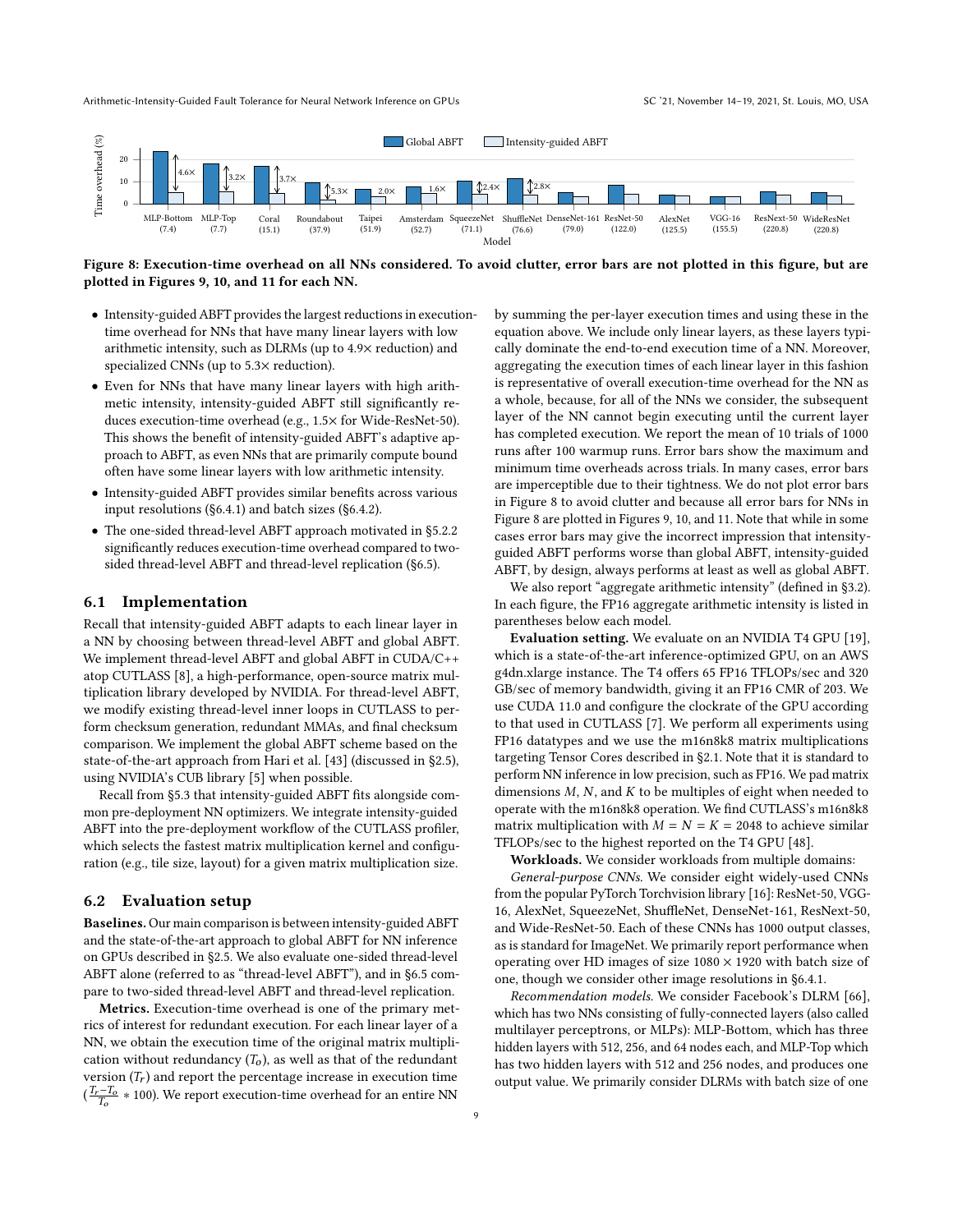SC '21, November 14-19, 2021, St. Louis, MO, USA Kosaian and Rashmi

<span id="page-9-0"></span>

Figure 9: Execution-time overhead on general-purpose CNNs with inputs of resolution  $1080 \times 1920$ .

as this is the common case for low-latency, user-facing inference [\[32,](#page-12-32) [88\]](#page-13-18). For completeness, we also consider large batch size in [§6.4.2.](#page-9-3)

Specialized CNNs. We also evaluate on NNs representative of ongoing efforts to deploy small NNs (described in [§3.4\)](#page-5-1). We consider four specialized CNNs used within the NoScope system [\[50\]](#page-12-22): Coral, Roundabout, Taipei, Amsterdam. These CNNs act as lightweight filters performing binary classification in front of large, generalpurpose CNNs for high-throughput offline video analytics in cluster settings. These CNNs have 2–4 convolutional layers, each with 16– 64 channels, at most two fully-connected layers, and operate over regions of video frames of size 50×50 pixels. As these CNNs are used for offline analytics, we use a large batch size of 64 for experiments.

Square matrix multiplications. We finally perform a more detailed comparison of one-sided thread-level ABFT and global ABFT, along with two-sided thread-level ABFT and thread-level replication on matrix multiplications with  $M = N = K$  of various sizes ([§6.5\)](#page-10-0).

#### 6.3 Summary of results

Figure [8](#page-8-0) compares the execution-time overhead of global ABFT to that of intensity-guided ABFT on all NNs we consider (listed in order of increasing aggregate arithmetic intensity).<sup>[5](#page-9-4)</sup> Compared to global ABFT, intensity-guided ABFT reduces execution-time overhead by up to 5.3×. For example, for the Coral specialized CNN, intensity-guided ABFT reduces execution-time overhead from 17% to 4.6%. As expected, intensity-guided ABFT achieves the largest reduction in execution-time overhead for NNs with low aggregate arithmetic intensity, as these NNs contain more bandwidthbound linear layers that benefit from thread-level ABFT. That said, intensity-guided ABFT reduces execution-time overhead considerably even for NNs with high aggregate arithmetic intensity. For example, intensity-guided ABFT reduces the execution-time overhead on Wide-ResNet-50 by 1.5× compared to global ABFT (from 5.3% to 3.5%). Even though such NNs have high aggregate arithmetic intensity, they still contain bandwidth-bound linear layers, for which using thread-level ABFT over global ABFT reduces overhead.

#### 6.4 Evaluation across various NN domains

<span id="page-9-2"></span>6.4.1 General-purpose CNNs. Figure [9](#page-9-0) shows the execution-time overhead for thread-level ABFT, global ABFT, and intensity-guided ABFT on eight popular general-purpose CNNs operating over HD images of size  $1080 \times 1920$  at batch size one. Compared to global ABFT, intensity-guided ABFT reduces execution-time overhead by

<span id="page-9-1"></span>

Figure 10: Execution-time overheads on NNs from DLRM. Error bars are tight to the point of being imperceptible.

1.09–2.75×. As expected, thread-level ABFT obtains lower executiontime overhead than global ABFT for CNNs with low aggregate arithmetic intensity, while global ABFT has lower overhead for CNNs with higher aggregate arithmetic intensity. Intensity-guided ABFT obtains the lowest execution-time overhead across all the CNNs, motivating its per-layer, arithmetic intensity-guided approach.

Effect of image resolution. When operating on images of size  $224 \times 224$  (the standard resolution in ImageNet), intensity-guided ABFT reduces execution-time overhead by 1.3–3.3× compared to global ABFT. This larger reduction compared to operating on HD images stems from the lower aggregate arithmetic intensity of CNNs when operating on images with smaller resolution (described in [§3.2\)](#page-4-3). This leads to more linear layers being bandwidth-bound and benefiting from thread-level ABFT in intensity-guided ABFT.

<span id="page-9-3"></span>6.4.2 Recommendation models (DLRM). We next consider the NNs used in Facebook's DLRM. Figure [10](#page-9-1) plots execution-time overheads on MLP-Bottom and MLP-Top. At batch size of one, which corresponds to low-latency deployments of DLRMs for user-facing services, both MLP-Bottom and MLP-Top have low aggregate arithmetic intensity. This results in intensity-guided ABFT reducing execution-time overhead compared to global ABFT by 4.55× and 3.24× for MLP-Bottom and MLP-Top, respectively. At a very large batch size of 2048, the aggregate arithmetic intensity of both MLP-Bottom and MLP-Top increase, but at different rates. The aggregate arithmetic intensity of MLP-Top increases from 7.7 to 175.8, resulting in the difference between global and thread-level ABFT decreasing. In contrast, the aggregate arithmetic intensity of MLP-Bottom grows only from 7.4 to 92, resulting in thread-level ABFT continuing to have lower overhead. In both cases, intensity-guided ABFT achieves the lowest overhead, illustrating the need for ABFT to consider the resource bottlenecks of each linear layer of a NN.

6.4.3 Specialized CNNs. Figure [11](#page-10-1) shows the execution-time overheads on specialized CNNs from NoScope [\[50\]](#page-12-22) at batch size 64. For these primarily bandwidth-bound CNNs with low aggregate arithmetic intensity, intensity-guided ABFT reduces execution-time

<span id="page-9-4"></span> $5$ Note that the execution-time overheads do not monotonically decrease with increasing aggregate arithmetic intensity since execution is performed layer-wise whereas the aggregate arithmetic intensity metric is not layer-wise.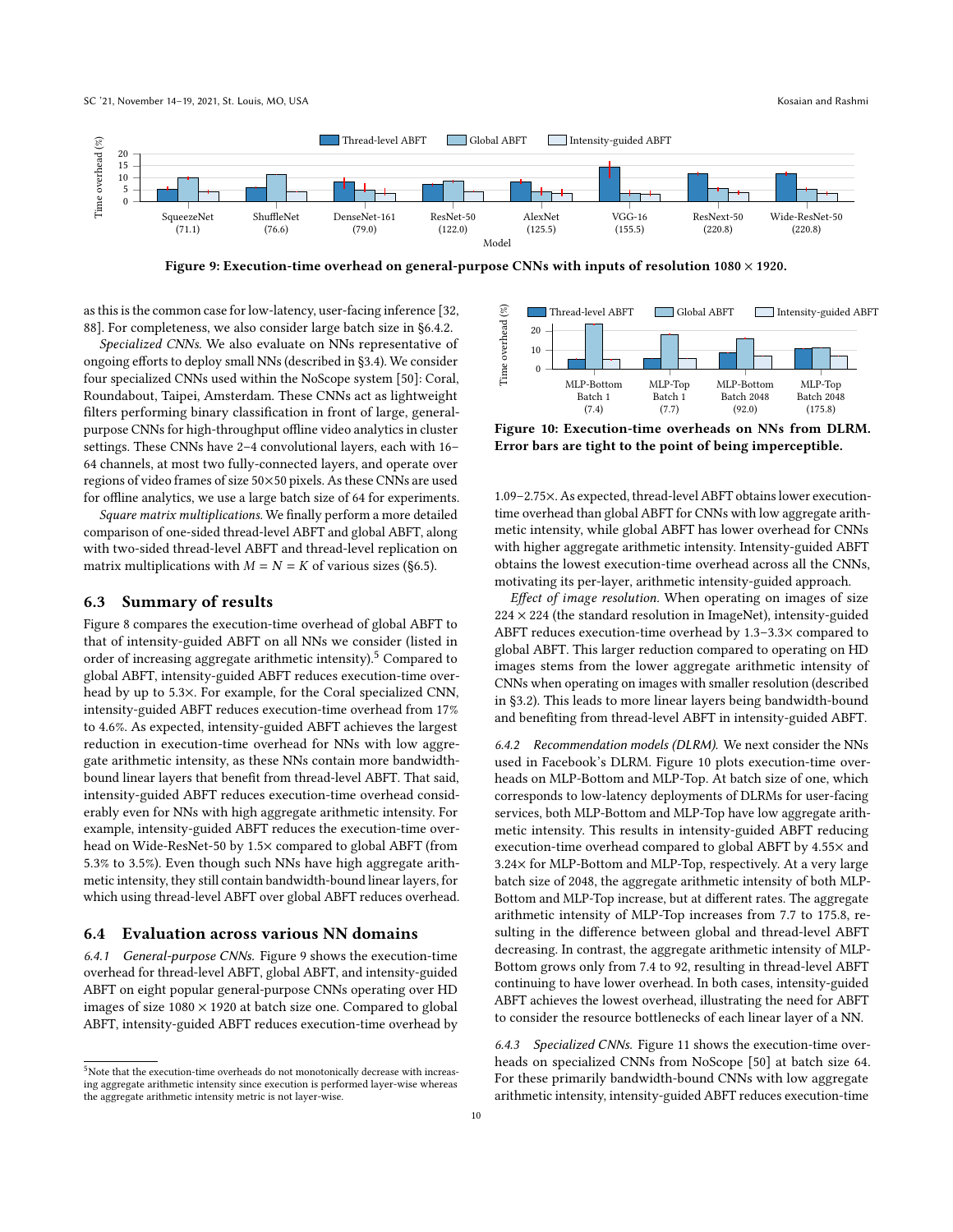<span id="page-10-1"></span>

Figure 11: Execution-time overheads on specialized CNNs.

<span id="page-10-2"></span>

Figure 12: Execution-time overhead on square matrix multiplications. Sizes left of the dashed line have arithmetic intensity below the T4's FP16 CMR. The overhead for replication is above 70% for the final two sizes, and thus is cut off.

overhead by 1.6–5.3×. These results are particularly promising when considering the growing trends described in [§3](#page-3-1) of designing lightweight NNs, coupled with the increasing CMR of GPUs, which will likely result in more NNs being bandwidth-bound.

#### <span id="page-10-0"></span>6.5 Evaluation of thread-level design decisions

To evaluate the design decisions made in leveraging thread-level ABFT for NN inference on GPUs, we now evaluate global ABFT and the various approaches to thread-level redundant execution described in [§4](#page-5-3) and [§5.](#page-6-2) We perform such evaluation on square matrix multiplications (i.e.,  $M = N = K$ ) of varying size, allowing us to control arithmetic intensity and best illustrate the tradeoffs.

Figure [12](#page-10-2) shows the execution-time overhead of each approach with  $M = N = K$  ranging from 32 to 2048, corresponding to FP16 arithmetic intensities of 10 to 683. We first compare only the final version of thread-level ABFT we leverage (one-sided) to global ABFT. As expected, for matrix sizes with arithmetic intensity less than the FP16 CMR of the T4 (203), thread-level ABFT achieves an execution-time overhead up to 6.5× lower than that of global ABFT, while for matrix sizes with higher arithmetic intensity, global ABFT achieves overheads up to 14× lower than thread-level ABFT. It is clear that taking a one-size-fits-all approach to ABFT will lead to suboptimal performance on certain matrix sizes, motivating our adaptive approach in intensity-guided ABFT.

Figure [12](#page-10-2) also shows that one-sided thread-level ABFT almost always exhibits lower execution-time overhead than two-sided thread-level ABFT and thread-level replication. This reinforces our decision to use one-sided ABFT for thread-level ABFT. The differences between replication and ABFT are particularly stark for larger sizes (512 and beyond), where the overhead of replication sharply spikes due to increasing competition for Tensor Cores.

# 7 DISCUSSION

#### 7.1 Intensity-guided ABFT beyond NNs

While we have focused the design of intensity-guided ABFT for imparting fault tolerance to NN inference, intensity-guided ABFT is applicable to general matrix multiplication problems as well. We consider this particularly important as more traditional HPC applications begin exploring the use of NN hardware accelerators, such as Tensor Cores [\[33,](#page-12-45) [40,](#page-12-46) [42\]](#page-12-47), and as NN hardware accelerators begin to add support for double- and single-precision floating point arithmetic [\[4\]](#page-12-36), which are typically used in HPC applications.

#### 7.2 Mathematical models for ABFT

In this work, intensity-guided ABFT leverages empirical profiling to make the final decision of which ABFT scheme to use for a given layer of a NN. An alternative is to leverage analytical models of ABFT with assumptions about compute and memory bandwidth to analytically determine which approach to ABFT will likely result in lower execution-time overhead. Intensity-guided ABFT could also leverage such models. We have chosen to use empirical profiling because this is the common practice used in optimizing NNs for inference by popular frameworks. Regardless of whether empirical profiling or analytical modeling is used, the core insights driving intensity-guided ABFT will remain relevant: layers with low arithmetic intensity relative to a GPU's CMR are likely to benefit from thread-level ABFT, while layers with high arithmetic intensity relative to a GPU's CMR are likely to benefit from global ABFT.

#### 7.3 Input-size-dependent optimization

As noted in [§3.2,](#page-4-3) the size of the input to a NN affects its arithmetic intensity, and thus the selection made by intensity-guided ABFT. Thus, one might wonder whether intensity-guided ABFT may be suboptimal if a deployment experiences changes in the size of inputs. This, however, is not a major concern because it is rare to have dynamically-sized inputs at inference time due to the common preprocessing step for NN inference of resizing inputs to a fixed format. The input-size-dependent heterogeneity of arithmetic intensity described in [§3.2](#page-4-3) will exist across deployments, but is unlikely within a single deployment. If multiple input sizes are expected within a deployment, one can handle this easily by performing separate ABFT selections for multiple input sizes and choosing among these at inference time depending on the size of an input.

#### 8 RELATED WORK

Fault tolerance in general programs. There are various techniques for tolerating soft-error-induced faults in general programs:

One approach is hardware-based fault tolerance, such as through using ECC in memory, and radiation-hardened or redundant processing units [\[21,](#page-12-14) [34,](#page-12-48) [77\]](#page-13-21). While certain approaches to hardwarebased fault tolerance are widely used, such as ECC-protected memory subsystems, hardware protection for processing units is less widely used due to its high overhead. Furthermore, hardware-based fault tolerance is inflexible to changes in the required fault tolerance of applications or the fault rate of operating environments. Thus, we focus on software-based fault tolerance.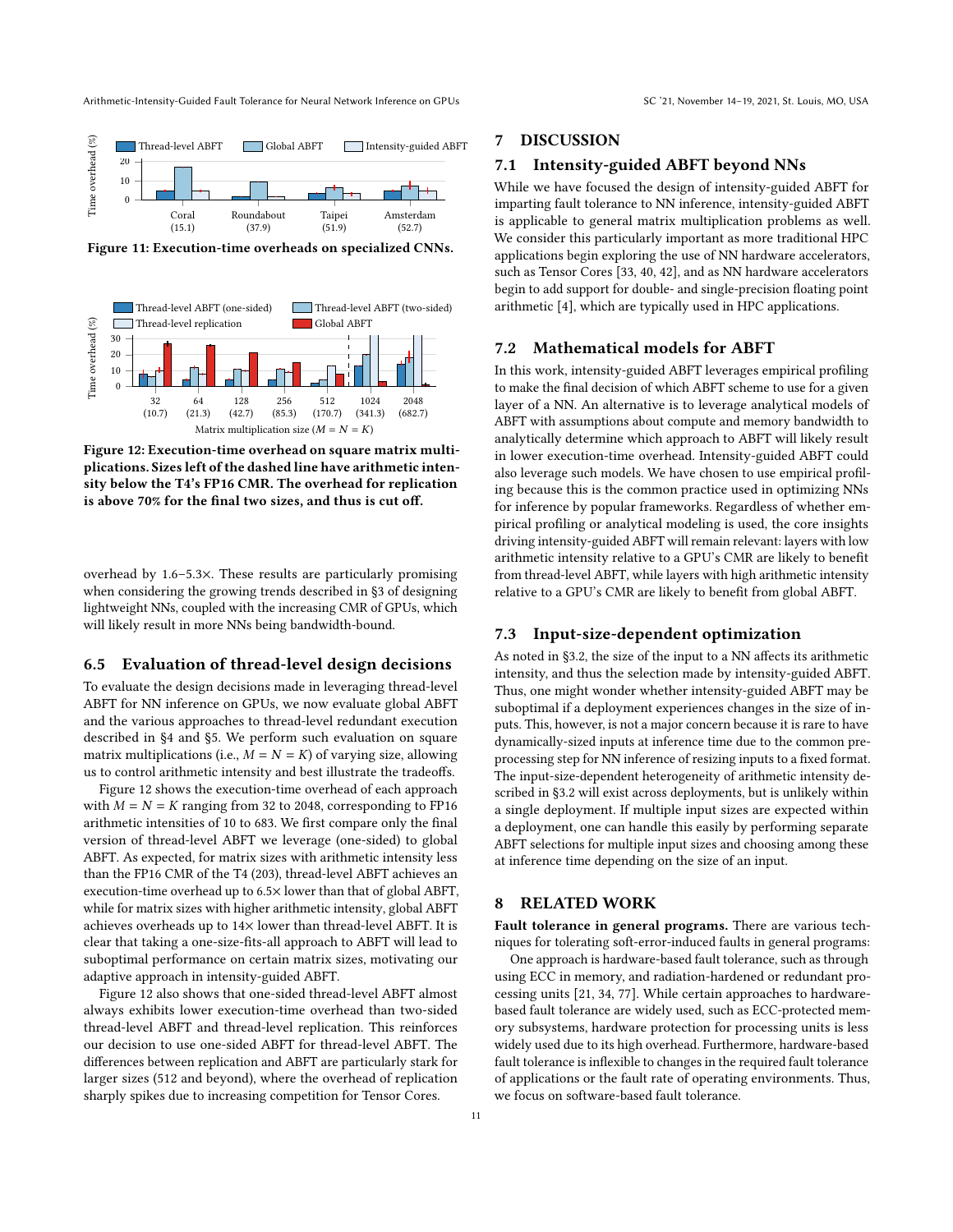Software-based fault tolerance for general programs is typically achieved through techniques like instruction duplication [\[63,](#page-13-22) [70\]](#page-13-23), replication of threads/warps [\[36,](#page-12-49) [47,](#page-12-50) [80,](#page-13-24) [84\]](#page-13-25), and compiler-driven reexecution [\[51,](#page-12-51) [60\]](#page-13-26). In contrast, we focus on using application-level features of NN inference to reduce the overhead of fault detection.

Fault tolerance in NNs. Recent works have illustrated the potentially-catastrophic effects of soft errors on NNs through fault injection tools [\[30,](#page-12-6) [31,](#page-12-7) [55,](#page-12-8) [61\]](#page-13-6) and neutron beam experiments [\[38\]](#page-12-9). This has spurred many approaches for fault tolerance in NNs, such as leveraging the "inherent robustness" of NNs [\[68,](#page-13-27) [79,](#page-13-28) [87\]](#page-13-29), training NNs to tolerate faults [\[52\]](#page-12-52), anomalous activation suppression [\[29,](#page-12-29) [69\]](#page-13-30), selective feature hardening [\[62\]](#page-13-31), and learning to detect faults [\[59,](#page-13-32) [73,](#page-13-33) [74\]](#page-13-34). Our focus in this work is on leveraging ABFT to detect errors in NN inference. Compared to the approaches listed above, ABFT provides clearer fault-tolerance guarantees and does not require retraining a NN or understanding its behavior.

ABFT for NNs. Due to the heavy use of linear algebra in NNs, ABFT is a natural fit for fault tolerance in NNs, and a number of recent works have explored using ABFT for NNs [\[39,](#page-12-53) [43,](#page-12-12) [57,](#page-13-2) [67,](#page-13-8) [89\]](#page-13-9). Ozen et al. [\[67\]](#page-13-8) leverage ABFT to protect convolutional and fullyconnected layers and propose integration of ABFT into a systolic array architecture. Zhao et al. [\[89\]](#page-13-9) propose a systematic workflow of ABFT checks for CNNs to provide a high degree of protection against faults with low execution-time overhead on CPUs. Li et al. [\[57\]](#page-13-2) propose optimizations for ABFT in low-bitwidth DLRM inference on CPUs. Most closely related to our work is the work of Hari et al. [\[43\]](#page-12-12), which proposes the optimized global ABFT scheme for GPUs (described in [§2.5\)](#page-3-3), and which forms a component of our proposed intensity-guided ABFT. Intensity-guided ABFT complements the work of Hari et al. [\[43\]](#page-12-12) with ABFT schemes well-suited for bandwidth-bound linear layers, and by adaptively selecting between the two, using arithmetic intensity as a guide.

Compared to these works, the present work is unique in multiple aspects. First, the works listed above all focus on employing a single ABFT scheme across all linear layers of a NN. In contrast, we illustrate that different linear layers within a NN have varying resource bottlenecks that benefit from per-layer-optimization in the proposed intensity-guided ABFT. Second, to the best of our knowledge, our work is the first to analyze the growing bottleneck of memory bandwidth for NN inference in the context of exploiting it for efficient redundant execution. Careful analysis of this trend lends itself to developing optimizations that have been overlooked by prior works. Finally, to the best of our knowledge, this work presents the first thread-level approach to ABFT for NNs on GPUs.

ABFT in other domains. ABFT has been widely studied for imparting fault tolerance to linear algebra [\[23,](#page-12-15) [24,](#page-12-16) [46,](#page-12-17) [83,](#page-13-10) [85\]](#page-13-5), iterative methods [\[26,](#page-12-54) [28\]](#page-12-18), and other applications [\[58\]](#page-13-11). Our work differs from these works in its focus on the specific characteristics of NNs and GPUs, and its adaptive, intensity-guided approach of selecting ABFT schemes based on the resource bottlenecks of the problem.

Smith et al. [\[76\]](#page-13-35) investigated fusing ABFT operations alongside matrix multiplications on CPUs. While similar to the approach to thread-level ABFT that we consider as part of intensity-guided ABFT, the techniques employed by Smith et al. [\[76\]](#page-13-35) differ in that they do not perform ABFT at the level of the smallest unit of the parallel subproblem in the matrix multiplication. Thus, this approach generates checksums collaboratively across CPU threads

(although not globally), which requires additional loads and stores, albeit, at higher levels of the memory hierarchy. In contrast, we leverage thread-level ABFT specifically for bandwidth-bound linear layers in NNs on GPUs, and thus avoid performing any additional loads and stores (which would compete for the layer's bottleneck resource). This results in thread-level ABFT performing ABFT at the smallest parallel sub-matrix multiplication solved (GPU thread level), requiring no coordination between threads. Furthermore, intensity-guided ABFT takes an adaptive approach to ABFT based on the resource bottleneck of a given matrix multiplication, whereas Smith et al. [\[76\]](#page-13-35) use a one-size-fits-all approach.

Concurrent work with ours, FT-BLAS [\[86\]](#page-13-36), proposes to choose between replication and ABFT in BLAS routines on CPUs depending on the BLAS level of an operation. Specifically, FT-BLAS [\[86\]](#page-13-36) uses replication for operations in Levels 1 and 2 (vector-vector and matrix-vector operations), and ABFT for those in Level 3 (matrixmatrix operations). However, for a given operation in a BLAS level (e.g., for all matrix-matrix multiplications), FT-BLAS [\[86\]](#page-13-36) takes a one-size-fits-all approach. In contrast, we show that the unique characteristics of NN inference on GPUs lead to NNs containing a mix of compute- and bandwidth-bound matrix-matrix multiplications, rendering one-size-fits-all approaches inefficient. Moreover, as shown in [§6.5,](#page-10-0) leveraging replication even for bandwidth-bound matrix multiplications used in NNs on GPUs can lead to significant overhead, motivating intensity-guided ABFT's approach of selecting between various ABFT schemes for each matrix multiplication.

## 9 CONCLUSION

We present intensity-guided ABFT, a new approach to ABFT for NN inference on GPUs that optimizes for the specific resource bottlenecks of individual layers of a NN. Through analysis of trends in NN design and GPU hardware, we present a case for a growing trend of compute underutilization in NN inference on GPUs, opening new opportunities for efficient redundant execution. However current approaches to ABFT for NNs are unable to exploit such fine-grained compute underutilization. We first carefully investigate a thread-level ABFT scheme to exploit such opportunities in bandwidth-bound linear layers of NNs on GPUs, complementing the use of traditional approaches to ABFT for compute-bound layers. Intensity-guided ABFT then adaptively selects among these ABFT schemes in a per-layer, arithmetic-intensity-driven fashion. This enables intensity-guided ABFT to reduce execution-time overhead by 1.09–5.3× across a number of popular and emerging NNs. Intensityguided ABFT shows the promise of arithmetic-intensity-driven fault tolerance for current and future NNs. Finally, as intensity-guided ABFT protects general matrix multiplications, this approach may usher more efficient fault tolerance for broader HPC applications that are beginning to target NN hardware accelerators [\[33,](#page-12-45) [40,](#page-12-46) [42\]](#page-12-47).

#### ACKNOWLEDGEMENTS

This work was funded in part by a National Science Foundation Graduate Research Fellowship (DGE-1745016 and DGE-1252522), in part by Amazon Web Services, and in part by the AIDA project (POCI-01-0247-FEDER-045907) co-financed by the European Regional Development Fund through the Operational Program for Competitiveness and Internationalisation 2020.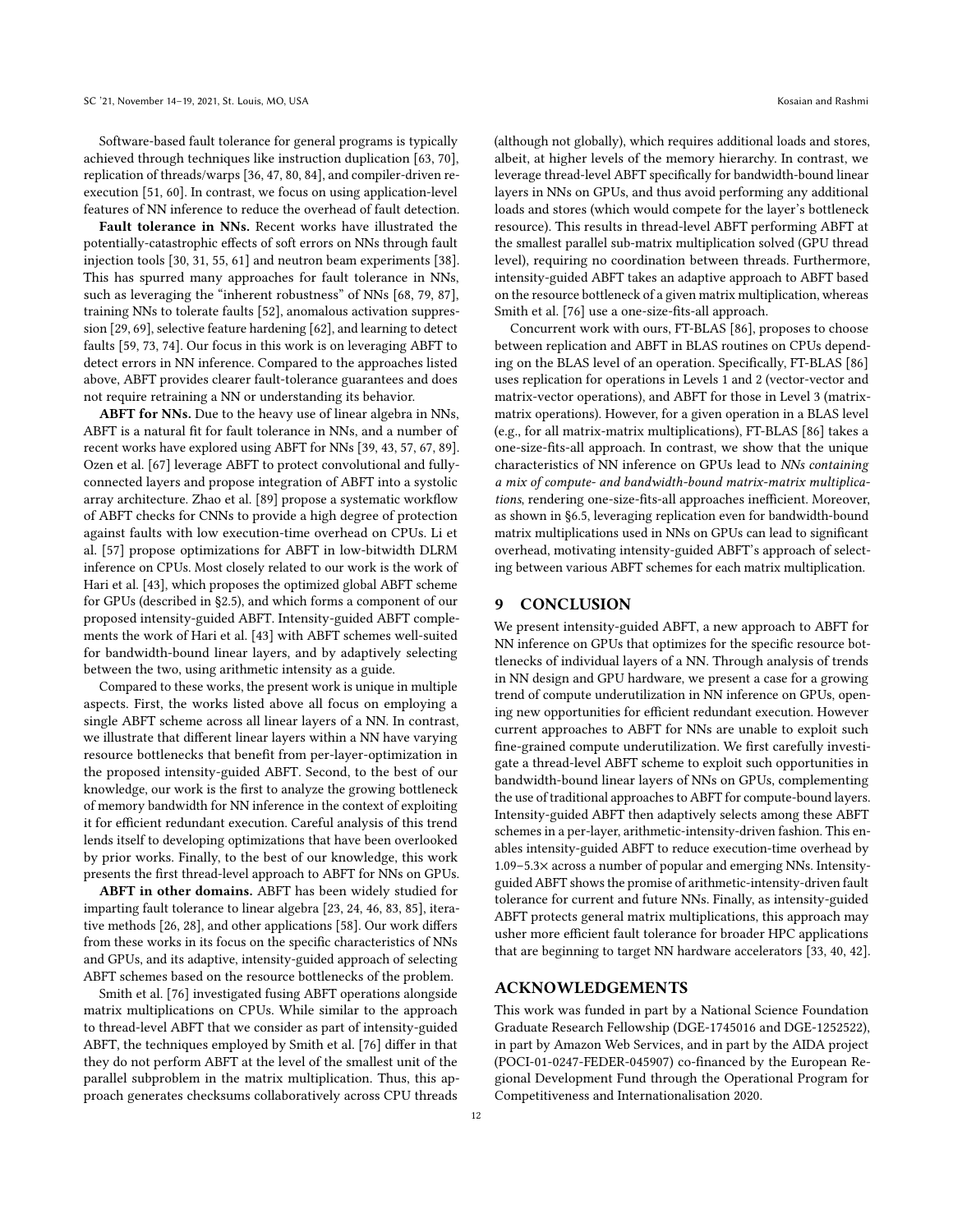## **REFERENCES**

- <span id="page-12-0"></span>[1] CANDLE: Exascale Deep Learning and Simulation Enabled Precision Medicine for Cancer. [https://candle.cels.anl.gov/.](https://candle.cels.anl.gov/) Last accessed 23 August 2021.
- <span id="page-12-25"></span>[2] CUDA C++ Programming Guide. [https://docs.nvidia.com/cuda/cuda-c](https://docs.nvidia.com/cuda/cuda-c-programming-guide/index.html)[programming-guide/index.html.](https://docs.nvidia.com/cuda/cuda-c-programming-guide/index.html) Last accessed 23 August 2021.
- <span id="page-12-3"></span>[3] ISO-26262 Road vehicles – Functional safety[. https://www.iso.org/standard/68383.](https://www.iso.org/standard/68383.html) [html.](https://www.iso.org/standard/68383.html) Last accessed 23 August 2021.
- <span id="page-12-36"></span>[4] NVIDIA A100 GPU. [https://www.nvidia.com/en-us/data-center/a100/.](https://www.nvidia.com/en-us/data-center/a100/) Last accessed 23 August 2021.
- <span id="page-12-42"></span>[5] NVIDIA CUB. [https://nvlabs.github.io/cub/.](https://nvlabs.github.io/cub/) Last accessed 23 August 2021.
- <span id="page-12-41"></span>[6] NVIDIA cuDNN. [https://developer.nvidia.com/cudnn.](https://developer.nvidia.com/cudnn) Last accessed 23 August 2021.
- <span id="page-12-43"></span>[7] NVIDIA CUTLASS T4 clock frequency setting [https://github.com/NVIDIA/](https://github.com/NVIDIA/cutlass/issues/154#issuecomment-745426099) [cutlass/issues/154#issuecomment-745426099.](https://github.com/NVIDIA/cutlass/issues/154#issuecomment-745426099) Last accessed 23 August 2021.
- <span id="page-12-24"></span>[8] NVIDIA CUTLASS. [https://github.com/NVIDIA/cutlass.](https://github.com/NVIDIA/cutlass) Last accessed 23 August 2021.
- <span id="page-12-30"></span>[9] NVIDIA Deep Learning Performance Guide. [https://docs.nvidia.com/](https://docs.nvidia.com/deeplearning/performance/index.html) [deeplearning/performance/index.html.](https://docs.nvidia.com/deeplearning/performance/index.html) Last accessed 23 August 2021.
- <span id="page-12-1"></span>[10] NVIDIA DRIVE - Autonomous Vehicle Development Platforms. [https://developer.](https://developer.nvidia.com/drive) [nvidia.com/drive.](https://developer.nvidia.com/drive) Last accessed 23 August 2021.
- <span id="page-12-37"></span>[11] NVIDIA Jetson. [https://developer.nvidia.com/embedded/jetson-modules.](https://developer.nvidia.com/embedded/jetson-modules) Last accessed 23 August 2021.
- <span id="page-12-26"></span>[12] NVIDIA Parallel Thread Execution ISA Version 7.2: Matrix Fragments for mma.m16n8k8 [https://docs.nvidia.com/cuda/parallel-thread-execution/index.](https://docs.nvidia.com/cuda/parallel-thread-execution/index.html#warp-level-matrix-fragment-mma-1688) [html#warp-level-matrix-fragment-mma-1688.](https://docs.nvidia.com/cuda/parallel-thread-execution/index.html#warp-level-matrix-fragment-mma-1688) Last accessed 23 August 2021.
- <span id="page-12-19"></span>[13] NVIDIA Tensor Cores [https://www.nvidia.com/en-us/data-center/tensor-cores/.](https://www.nvidia.com/en-us/data-center/tensor-cores/) Last accessed 23 August 2021.
- <span id="page-12-39"></span>[14] NVIDIA TensorRT. [https://developer.nvidia.com/tensorrt.](https://developer.nvidia.com/tensorrt) Last accessed 23 August 2021.
- <span id="page-12-35"></span>[15] NVIDIA Tesla P4 GPU Datasheet. [https://images.nvidia.com/content/pdf/tesla/](https://images.nvidia.com/content/pdf/tesla/184457-Tesla-P4-Datasheet-NV-Final-Letter-Web.pdf) [184457-Tesla-P4-Datasheet-NV-Final-Letter-Web.pdf.](https://images.nvidia.com/content/pdf/tesla/184457-Tesla-P4-Datasheet-NV-Final-Letter-Web.pdf) Last accessed 23 August 2021.
- <span id="page-12-31"></span>[16] Torchvision Models. [https://pytorch.org/vision/stable/models.html.](https://pytorch.org/vision/stable/models.html) Last accessed 23 August 2021.
- <span id="page-12-38"></span>[17] CUDA Warps and Occupancy. [https://on-demand.gputechconf.com/gtc-express/](https://on-demand.gputechconf.com/gtc-express/2011/presentations/cuda_webinars_WarpsAndOccupancy.pdf) [2011/presentations/cuda\\_webinars\\_WarpsAndOccupancy.pdf,](https://on-demand.gputechconf.com/gtc-express/2011/presentations/cuda_webinars_WarpsAndOccupancy.pdf) 2011. Last accessed 23 August 2021.
- <span id="page-12-13"></span>[18] NVIDIA Tesla V100 GPU Architecture. Tech. Rep. WP-08608-001\_v1.1, 2017.
- <span id="page-12-34"></span>[19] NVIDIA Turing GPU Architecture. Tech. Rep. WP-09183-001\_v01, 2018.
- <span id="page-12-28"></span>[20] Hewlett Packard Enterprise accelerates space exploration with first ever in-space commercial edge computing and artificial intelligence capabilities. [https://www.hpe.com/us/en/newsroom/press-release/2021/02/hewlett](https://www.hpe.com/us/en/newsroom/press-release/2021/02/hewlett-packard-enterprise-accelerates-space-exploration-with-first-ever-in-space-commercial-edge-computing-and-artificial-intelligence-capabilities.html)[packard-enterprise-accelerates-space-exploration-with-first-ever-in-space](https://www.hpe.com/us/en/newsroom/press-release/2021/02/hewlett-packard-enterprise-accelerates-space-exploration-with-first-ever-in-space-commercial-edge-computing-and-artificial-intelligence-capabilities.html)[commercial-edge-computing-and-artificial-intelligence-capabilities.html,](https://www.hpe.com/us/en/newsroom/press-release/2021/02/hewlett-packard-enterprise-accelerates-space-exploration-with-first-ever-in-space-commercial-edge-computing-and-artificial-intelligence-capabilities.html) 2021. Last accessed 23 August 2021.
- <span id="page-12-14"></span>[21] BARTLETT, W., AND SPAINHOWER, L. Commercial Fault Tolerance: A Tale of Two Systems. IEEE Transactions on Dependable and Secure Computing 1, 1 (2004), 87–96.
- <span id="page-12-23"></span>[22] Blalock, D., Ortiz, J. J. G., Frankle, J., and Guttag, J. What is the State of Neural Network Pruning? In The Third Conference on Systems and Machine Learning (MLSys 20) (2020).
- <span id="page-12-15"></span>[23] Bosilca, G., Delmas, R., Dongarra, J., and Langou, J. Algorithm-Based Fault Tolerance Applied to High Performance Computing. Journal of Parallel and Distributed Computing 69, 4 (2009), 410–416.
- <span id="page-12-16"></span>[24] Braun, C., Halder, S., and Wunderlich, H. J. A-ABFT: Autonomous Algorithm-Based Fault Tolerance for Matrix Multiplications on Graphics Processing Units. In 2014 44th Annual IEEE/IFIP International Conference on Dependable Systems and Networks (DSN 14) (2014).
- <span id="page-12-10"></span>[25] CAMPBELL, A., McDonald, P., AND RAY, K. Single Event Upset Rates in Space. IEEE Transactions on Nuclear Science 39, 6 (1992), 1828–1835.
- <span id="page-12-54"></span>[26] Chen, J., Liang, X., and Chen, Z. Online Algorithm-Based Fault Tolerance for Cholesky Decomposition on Heterogeneous Systems with GPUs. In 2016 IEEE International Parallel and Distributed Processing Symposium (IPDPS 16) (2016).
- <span id="page-12-40"></span>[27] Chen, T., Moreau, T., Jiang, Z., Zheng, L., Yan, E., Shen, H., Cowan, M., Wang, L., Hu, Y., Ceze, L., Guestrin, C., and Krishnamurthy, A. TVM: An automated end-to-end optimizing compiler for deep learning. In 13th USENIX Symposium on Operating Systems Design and Implementation (OSDI 18) (2018).
- <span id="page-12-18"></span>[28] Chen, Z. Online-ABFT: An Online Algorithm Based Fault Tolerance Scheme for Soft Error Detection in Iterative Methods. In ACM SIGPLAN Symposium on Principles and Practice of Parallel Programming (PPoPP 13) (2013).
- <span id="page-12-29"></span>[29] CHEN, Z., LI, G., AND PATTABIRAMAN, K. A Low-cost Fault Corrector for Deep Neural Networks through Range Restriction. arXiv preprint arXiv:2003.13874v4 (2021).
- <span id="page-12-6"></span>[30] Chen, Z., Li, G., Pattabiraman, K., and DeBardeleben, N. BinFI: An Efficient Fault Injector for Safety-Critical Machine Learning Systems. In Proceedings of the International Conference for High Performance Computing, Networking, Storage and Analysis (SC 19) (2019).
- <span id="page-12-7"></span>[31] Chen, Z., Narayanan, N., Fang, B., Li, G., Pattabiraman, K., and De-Bardeleben, N. TensorFI: A Flexible Fault Injection Framework for TensorFlow Applications. In 2020 IEEE 31st International Symposium on Software Reliability Engineering (ISSRE 20) (2020).
- <span id="page-12-32"></span>[32] CHUNG, E., FOWERS, J., OVTCHAROV, K., PAPAMICHAEL, M., CAULFIELD, A., MASsengill, T., Liu, M., Lo, D., Alkalay, S., Haselman, M., et al. Serving DNNs in Real Time at Datacenter Scale with Project Brainwave. IEEE Micro 38, 2 (2018), 8–20.
- <span id="page-12-45"></span>[33] Dakkak, A., Li, C., Xiong, J., Gelado, I., and Hwu, W.-m. Accelerating Reduction and Scan Using Tensor Core Units. In Proceedings of the ACM International Conference on Supercomputing (ICS 19) (2019).
- <span id="page-12-48"></span>[34] DELL, T. J. A White Paper on the Benefits of Chipkill-Correct ECC for PC Server Main Memory. IBM Microelectronics division 11 (1997), 1–23.
- <span id="page-12-2"></span>[35] DENBY, B., AND LUCIA, B. Orbital Edge Computing: Nanosatellite Constellations as a New Class of Computer System. In Proceedings of the Twenty-Fifth International Conference on Architectural Support for Programming Languages and Operating Systems (ASPLOS 20) (2020).
- <span id="page-12-49"></span>[36] Dimitrov, M., Mantor, M., and Zhou, H. Understanding Software Approaches for GPGPU Reliability. In Proceedings of 2nd Workshop on General Purpose Processing on Graphics Processing Units (GPGPU 09) (2009).
- <span id="page-12-5"></span>[37] Dixit, H. D., Pendharkar, S., Beadon, M., Mason, C., Chakravarthy, T., MUTHIAH, B., AND SANKAR, S. Silent Data Corruptions at Scale. arXiv preprint arXiv:2102.11245 (2021).
- <span id="page-12-9"></span>[38] dos Santos, F. F., Lunardi, C., Oliveira, D., Libano, F., and Rech, P. Reliability Evaluation of Mixed-Precision Architectures. In 2019 IEEE International Symposium on High Performance Computer Architecture (HPCA 19) (2019).
- <span id="page-12-53"></span>[39] DUTTA, S., BAI, Z., Low, T. M., AND GROVER, P. CodeNet: Training Large Scale Neural Networks in Presence of Soft-Errors. arXiv preprint arXiv:1903.01042 (2019).
- <span id="page-12-46"></span>[40] Feng, B., Wang, Y., Chen, G., Zhang, W., Xie, Y., and Ding, Y. EGEMM-TC: Accelerating Scientific Computing on Tensor Cores with Extended Precision. In Proceedings of the 26th ACM SIGPLAN Symposium on Principles and Practice of Parallel Programming (PPoPP 21) (2021).
- <span id="page-12-4"></span>[41] GEIST, A. Supercomputing's Monster in the Closet. IEEE Spectrum 53, 3 (2016), 30–35.
- <span id="page-12-47"></span>[42] HAIDAR, A., TOMOV, S., DONGARRA, J., AND HIGHAM, N. J. Harnessing GPU Tensor Cores for Fast FP16 Arithmetic to Speed up Mixed-Precision Iterative Refinement Solvers. In International Conference for High Performance Computing, Networking, Storage and Analysis (SC 18) (2018).
- <span id="page-12-12"></span>[43] HARI, S. K. S., SULLIVAN, M., TSAI, T., AND KECKLER, S. W. Making Convolutions Resilient via Algorithm-Based Error Detection Techniques. IEEE Transactions on Dependable and Secure Computing (2021).
- <span id="page-12-27"></span>[44] Hochschild, P. H., Turner, P., Mogul, J. C., Govindaraju, R., Ranganathan, P., CULLER, D. E., AND VAHDAT, A. Cores that don't count. In Proceedings of the 18th Workshop on Hot Topics in Operating System (HotOS 21) (2021).
- <span id="page-12-20"></span>[45] Hsieh, K., Ananthanarayanan, G., Bodik, P., Venkataraman, S., Bahl, P., Philipose, M., Gibbons, P. B., and Mutlu, O. Focus: Querying Large Video Datasets with Low Latency and Low Cost. In Proceedings of the 13th USENIX Symposium on Operating Systems Design and Implementation (OSDI 18) (2018).
- <span id="page-12-17"></span>[46] HUANG, K.-H., AND ABRAHAM, J. A. Algorithm-Based Fault Tolerance for Matrix Operations. IEEE Transactions on Computers 100, 6 (1984), 518–528.
- <span id="page-12-50"></span>[47] Jeon, H., and Annavaram, M. Warped-DMR: Light-Weight Error Detection for GPGPU. In 2012 45th Annual IEEE/ACM International Symposium on Microarchitecture (MICRO 12) (2012).
- <span id="page-12-44"></span>[48] Jia, Z., Maggioni, M., Smith, J., and Scarpazza, D. P. Dissecting the NVidia Turing T4 GPU via Microbenchmarking. arXiv preprint arXiv:1903.07486 (2019).
- <span id="page-12-21"></span>[49] KANG, D., BAILIS, P., AND ZAHARIA, M. BlazeIt: Optimizing Declarative Aggregation and Limit Queries for Neural Network-Based Video Analytics. Proceedings of the VLDB Endowment 13, 4 (2020).
- <span id="page-12-22"></span>[50] KANG, D., EMMONS, J., ABUZAID, F., BAILIS, P., AND ZAHARIA, M. NoScope: Optimizing Neural Network Queries over Video at Scale. Proceedings of the VLDB Endowment 10, 11 (2017), 1586–1597.
- <span id="page-12-51"></span>[51] Kim, H., Zeng, J., Liu, Q., Abdel-Majeed, M., Lee, J., and Jung, C. Compiler-Directed Soft Error Resilience for Lightweight GPU Register File Protection. In Proceedings of the 41st ACM SIGPLAN Conference on Programming Language Design and Implementation (PLDI 20) (2020).
- <span id="page-12-52"></span>[52] Koppula, S., Orosa, L., Yağlikçi, A. G., Azizi, R., Shahroodi, T., Kanellopoulos, K., AND MUTLU, O. EDEN: Enabling Energy-Efficient, High-Performance Deep Neural Network Inference Using Approximate DRAM. In Proceedings of the 52nd Annual IEEE/ACM International Symposium on Microarchitecture (MICRO 19) (2019).
- <span id="page-12-33"></span>[53] Krizhevsky, A., Sutskever, I., and Hinton, G. E. Imagenet Classification with Deep Convolutional Neural Networks. In Advances in Neural Information Processing Systems (NIPS 12) (2012).
- <span id="page-12-11"></span>[54] LABEL, K. A. NASA and COTS Electronics: Past Approach and Successes-Future Considerations.
- <span id="page-12-8"></span>[55] Li, G., Hari, S. K. S., Sullivan, M., Tsai, T., Pattabiraman, K., Emer, J., and Keckler, S. W. Understanding Error Propagation in Deep Learning Neural